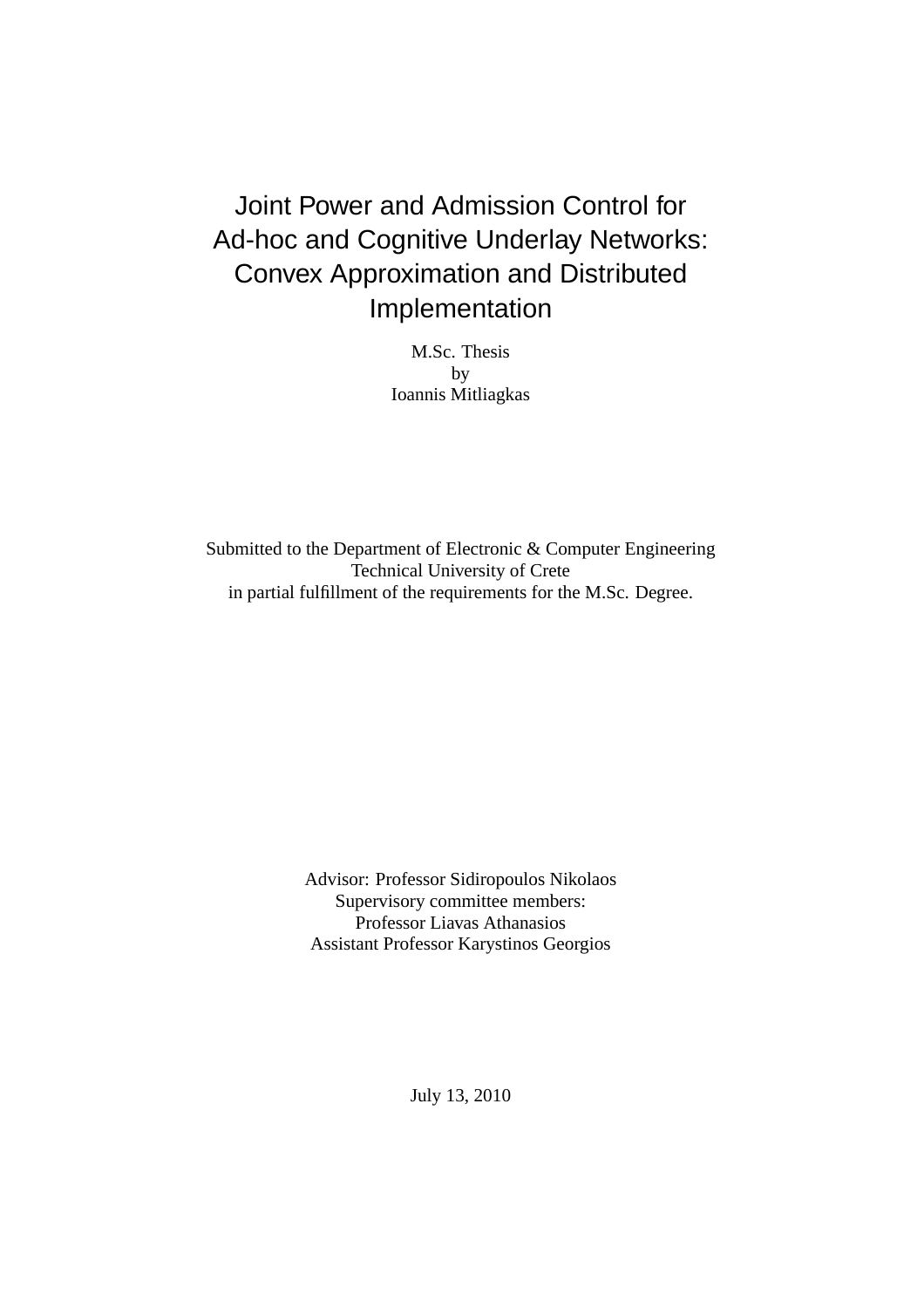# **Contents**

| $\mathbf{1}$ |                                   | <b>Introduction</b>                                                         | 1  |
|--------------|-----------------------------------|-----------------------------------------------------------------------------|----|
| 2            |                                   | <b>Problem Formulation</b>                                                  | 4  |
| 3            | <b>Convex Approximation</b>       |                                                                             | 7  |
|              | 3.1                               |                                                                             | 7  |
|              | 3.2                               | Step 2: Isolating Non-convexity $\ldots \ldots \ldots \ldots \ldots \ldots$ | 8  |
|              | 3.3                               | Step 3: Semidefinite Programming Relaxation                                 | 8  |
|              | 3.4                               |                                                                             | 9  |
| 4            |                                   | <b>Imperfect Channel State Information</b>                                  | 11 |
| 5            | <b>Distributed Implementation</b> |                                                                             | 13 |
|              | 5.1                               | Distributed Deflation and Feedback Requirements                             | 16 |
| 6            | <b>Simulations</b>                |                                                                             | 18 |
|              | 6.1                               | Centralized Algorithm under Perfect CSI                                     | 18 |
|              | 6.2                               | Centralized Algorithm with Imperfect CSI                                    | 19 |
|              | 6.3                               |                                                                             | 20 |
| 7            |                                   | <b>Discussion and Conclusions</b>                                           | 26 |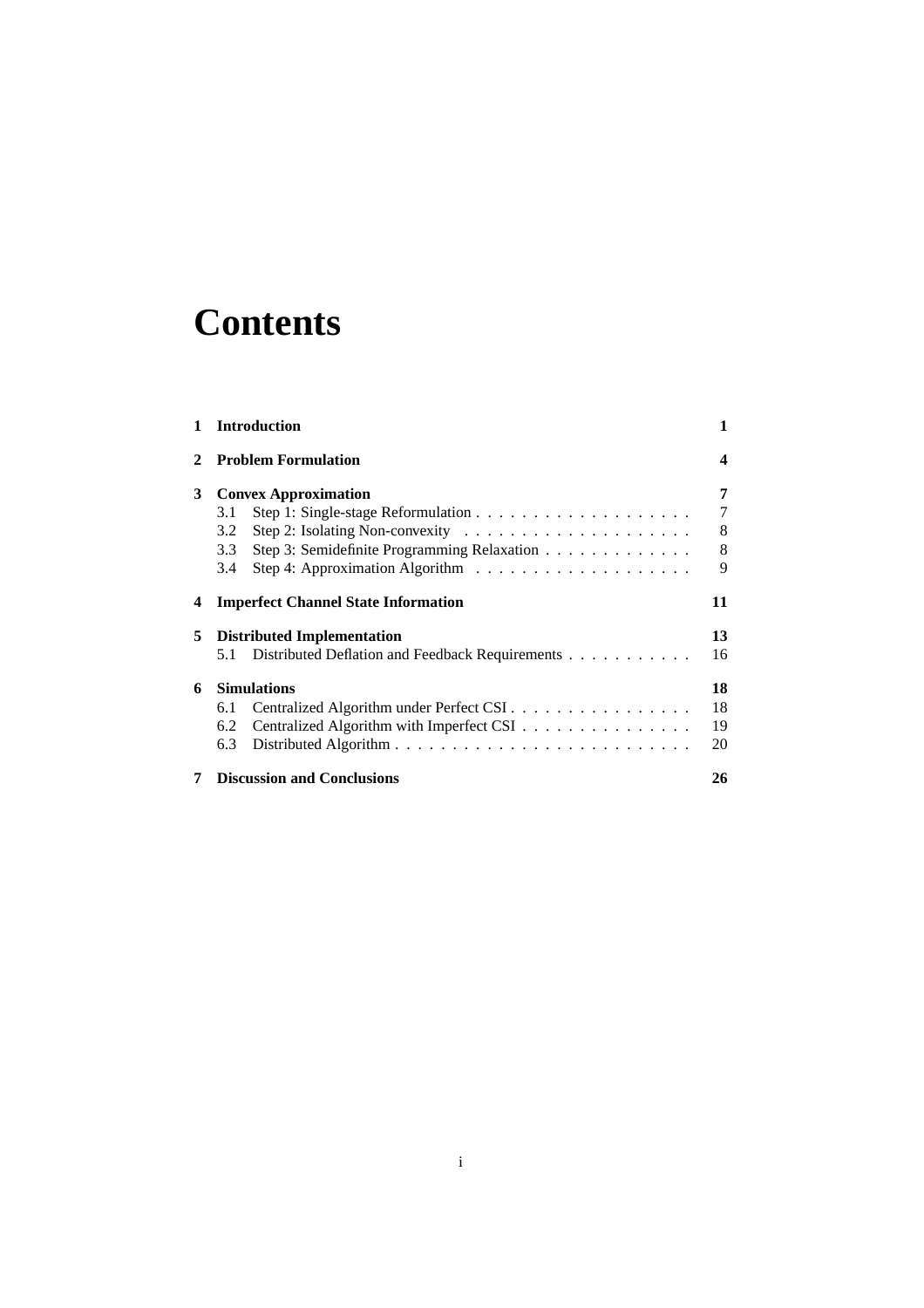# **Acknowledgments**

I want to thank N.D. Sidiropoulos and A. Swami for putting their ideas, time and expertise in [18], [19] and in the submitted journal paper containing this work.

I want to thank all the professors in my committee for the help and advice before and during my academic migration.

I want to thank my family, friends and Vanessa.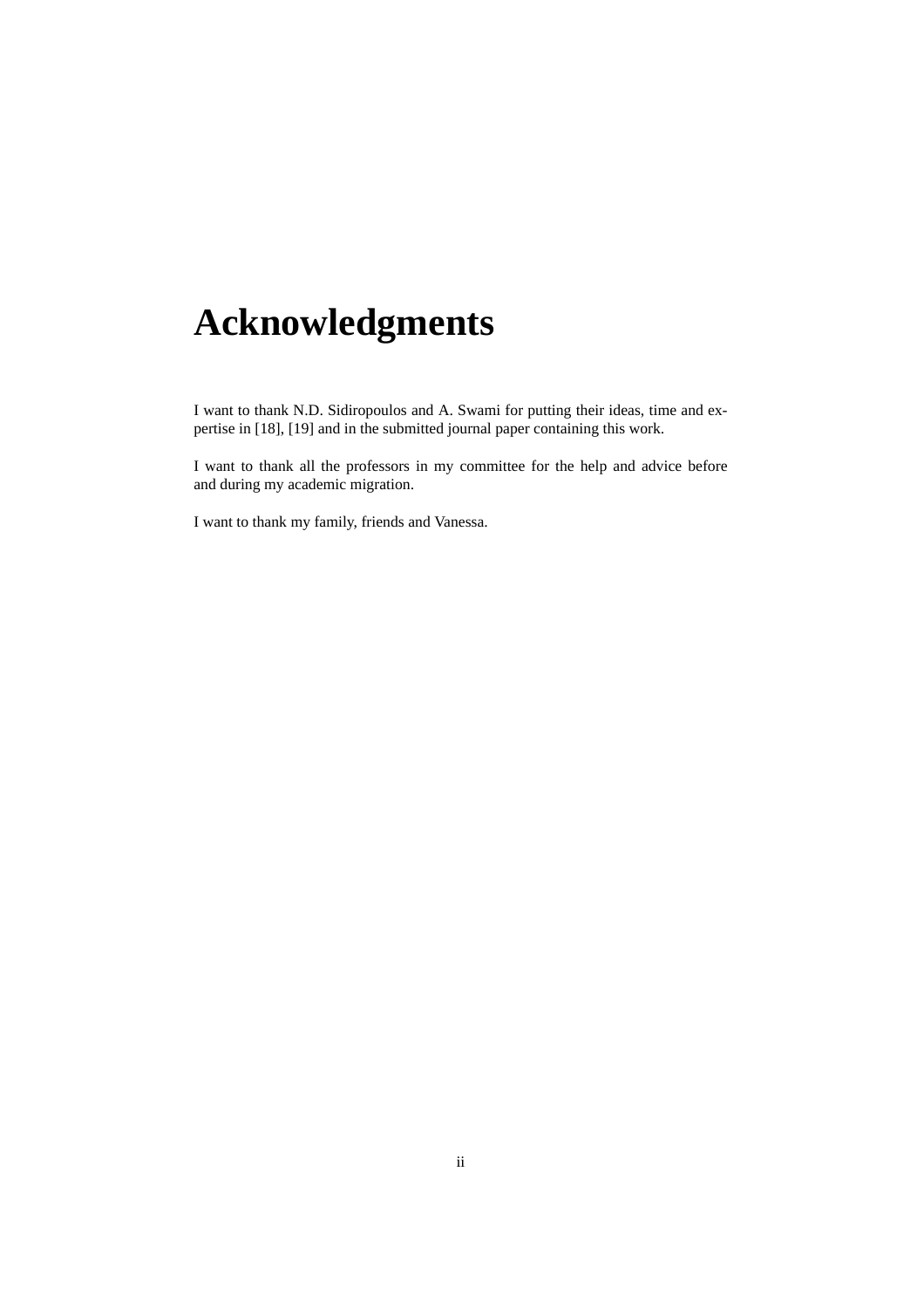#### **Abstract**

Power control is important in interference-limited cellular, ad-hoc, and cognitive underlay networks, when the objective is to ensure a certain quality of service to each connection. Power control has been extensively studied in this context, including distributed algorithms that are particularly appealing in ad-hoc and cognitive settings. A long-standing issue is that the power control problem may be infeasible, thus requiring appropriate admission control. The power and admission control parts of the problem are tightly coupled, but the joint optimization problem is NP-hard. We begin with a convenient reformulation which enables a disciplined convex approximation approach. This leads to a centralized approximate solution that is numerically shown to outperform the prior art, and even yield close to optimal results in certain cases - at affordable complexity. The issue of imperfect channel state information is also considered. A distributed implementation is then developed, which alternates between distributed approximation and distributed deflation - reaching consensus on a user to drop, when needed. Both phases require only local communication and computation, yielding a relatively lightweight distributed algorithm with the same performance as its centralized counterpart.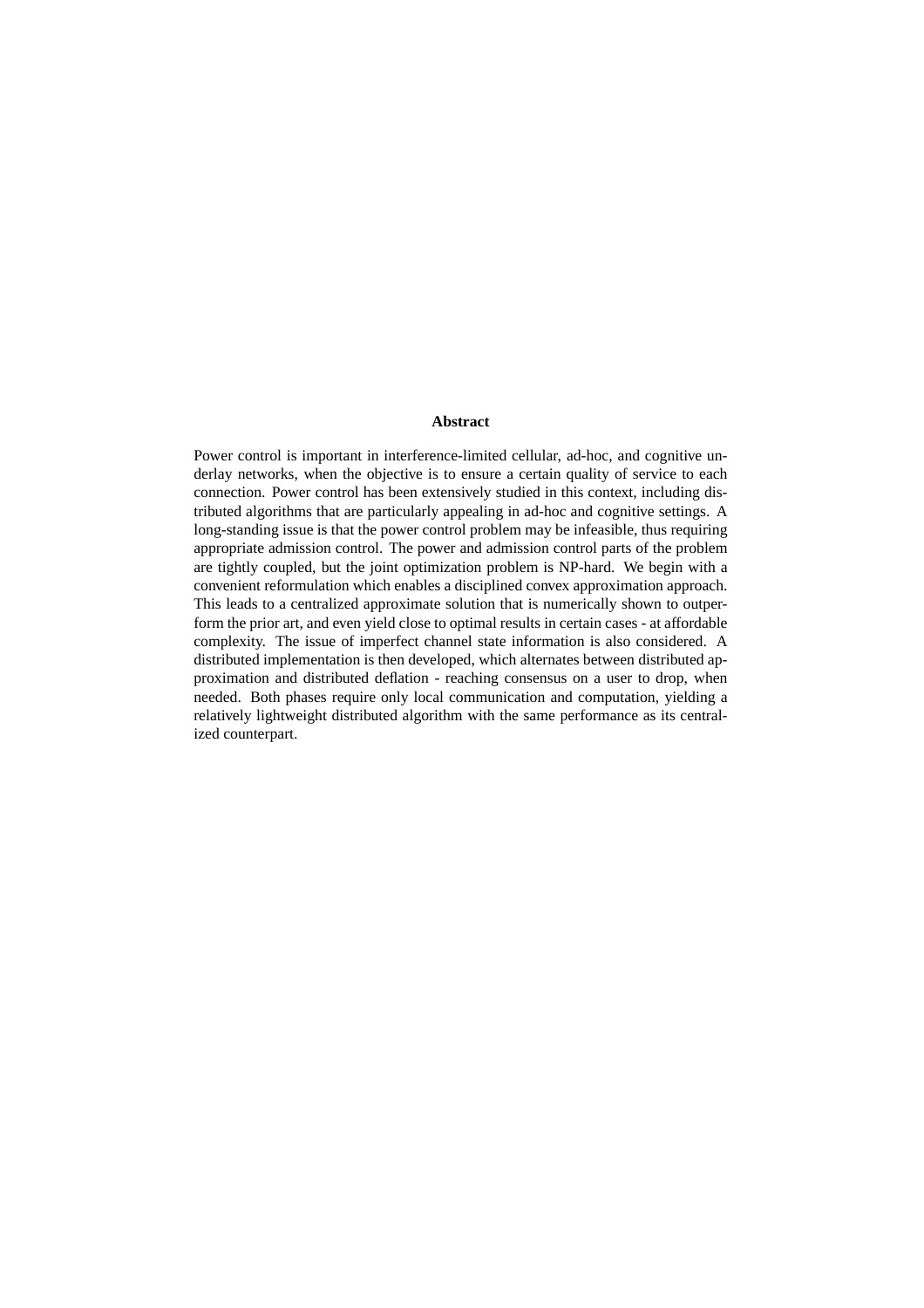# **Introduction**

Power control has been extensively studied in the context of cellular networks, as a way of mitigating intra-cell and inter-cell interference [29, 10]. Power control is also important in infrastructure-less ad-hoc wireless networks, where multiple co-channel links operate simultaneously, causing interference to one another. Originally motivated by the need to support circuit-switched-quality voice services (now voice-over-IP and other applications requiring guaranteed rate), the prevailing formulation of power control aims to ensure a certain quality of service, measured in terms of a link's signal to interference plus noise ratio (SINR), to every user in the network. A key difficulty that has long been recognized is that the problem is often infeasible: it is not possible to simultaneously satisfy all user demands in the same time or frequency slot. This brings up the issue of admission control, and a natural objective is to maximize the number (or weighted sum) of admitted users. The joint admission and power control problem is NP-hard, but important in practice [1, 7, 3].

The work to date on joint admission and power control has focused on *gradual removals* (e.g., [1, 7, 3]) until the problem becomes feasible, or *gradual admissions*  $(e.g., [28, 25, 2, 22, 23, 24])$  when possible. In both cases, the issue is whether or not to remove or admit a single user, and adjust transmission powers if necessary. Distributed admission control algorithms that accept or reject an incoming call in a powercontrolled cellular network can be found in [28] and [25]. Joint admission and power control strategies offering active user protection have been investigated in a series of papers [2, 22, 23, 24]. Active user protection makes sense from a customer experience point of view (e.g., few dropped calls). On the other hand, it can be far from optimal in terms of accommodating the maximum possible number of users, or other 'social' metrics; and it limits agility, which can be crucial in certain scenarios. Admission control for maximal throughput in power-controlled networks has been considered in [15].

Efficient utilization of the wireless spectrum has been a growing concern lately, owing to the inherent scarcity of the resource and the plethora of emerging mobile devices and services competing for bandwidth. It has become apparent that static regulatory allocations of parts of the spectrum to services/users is very inefficient. Cognitive radio has thus emerged as an adaptive cohabitation paradigm for wireless communication. Cognitive radio nodes sense their environment and adapt their transmission mode to enable efficient spectrum sharing. The idea is to enable secondary spectrum usage while avoiding or limiting interference to licensed primary users, in a way that is fair to other peers. Building upon the functionality offered by (then nascent) software radio, cognitive radio was conceived in the late '90's [20]. The concept started gain-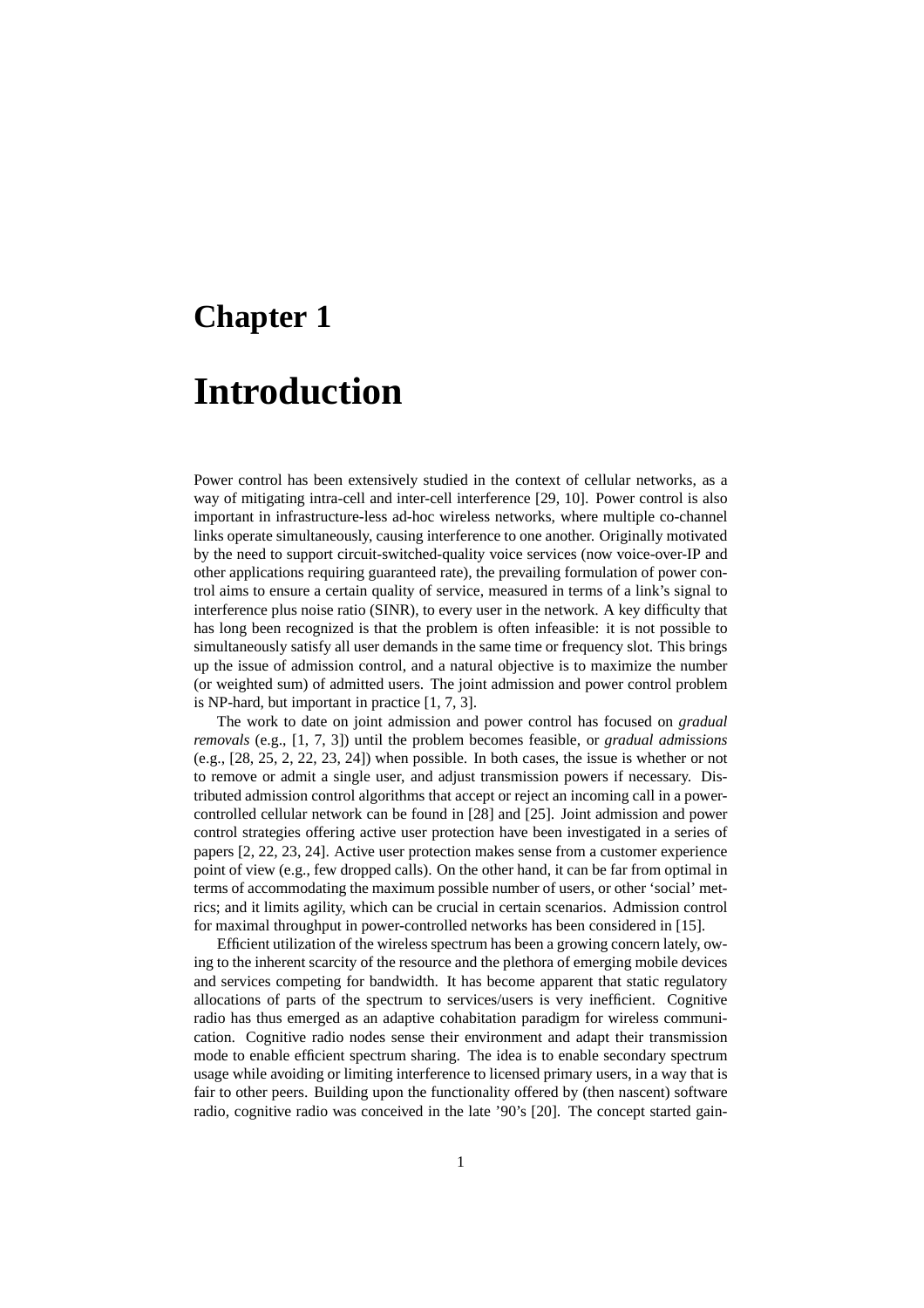ing momentum a few years later, after a U.S. Federal Communications Commission (FCC) Spectrum Policy Task Force report [8] highlighted that the typical utilization of licensed bands is under 20%. There is plenty of idle spectrum in most places, most of the time; the issue is how to discover it in a timely fashion and use it in an efficient manner. This realization sparked considerable research, regulatory, and standardization activity, starting in 2003 and growing fast nowadays.

Two basic modes of operation of cognitive radio have emerged so far [32, 31, 16]: *spectrum overlay*, in which secondary users seek idle time-frequency slots (transmission opportunities) and try to avoid colliding with the primary users (e.g., see [33]); and *spectrum underlay*, in which secondary users try to limit the amount of interference they cause to the primary users, but otherwise forego activity detection and may transmit 'at will' - even in the same time-frequency slot(s) as the primary users. Both modes require some level of situational awareness - spectrum sensing and activity detection for spectrum overlay, interference channel gain estimation for spectrum underlay - but at different accuracy and time scales. Overlay systems are collision-limited, but may transmit at relatively high power when transmission opportunities arise. Underlay systems require proper power control, but afford relatively seamless coexistence without stringent sensing requirements.

Taking advantage of spatial reuse, secondary spectrum underlay is closer in spirit to the traditional point of view of interference-limited wireless networks. This has facilitated migration of research results on power control, transmit beamforming, and scheduling from the cellular to the cognitive regime [12, 11, 30]. An uplink beamforming and power control scenario where the objective is to maximize the sum rate of the secondary users under interference constraints on the primary users has been considered in [30]. Explicit user admission is not needed in a sum-rate context. A downlink beamforming scenario for the secondary users is considered in [12], under SINR constraints on the primary and secondary users. Infeasibility and user selection issues were not dealt with in [12]. In the same context, a suboptimal user selection strategy was recently proposed in [11], based on pairwise orthogonality of the channel vectors.

The joint power and admission control problem is considered in this paper, for a cognitive underlay scenario where:

- Primary users must be guaranteed a premium service rate, measured by their signal to interference plus noise ratio (SINR);
- Secondary users, if admitted, should be provided with at least a basic service rate;
- The number of admitted secondary users should be maximized, and the total power required to serve them should be minimized.

The ad-hoc setting can be viewed as a special case wherein all users are peers, and there are no primary interference constraints. A disciplined *convex approximation approach* is adopted in this paper. Instead of aiming for the hard-to-get optimal solution or directly trying to approximate it, the idea is to approximate the problem *per se* by a suitable convex problem that is "close" to the original one. The solution of the convex problem is then used to guide the search for a good feasible solution of the original problem. In our particular context, linear programming relaxation is used for convex approximation, and the final approximate solution is obtained through a sequence of linear programs. The issue of imperfect channel state information (CSI) is also considered. Assuming bounded CSI errors, and insisting that the SINR constraints be met in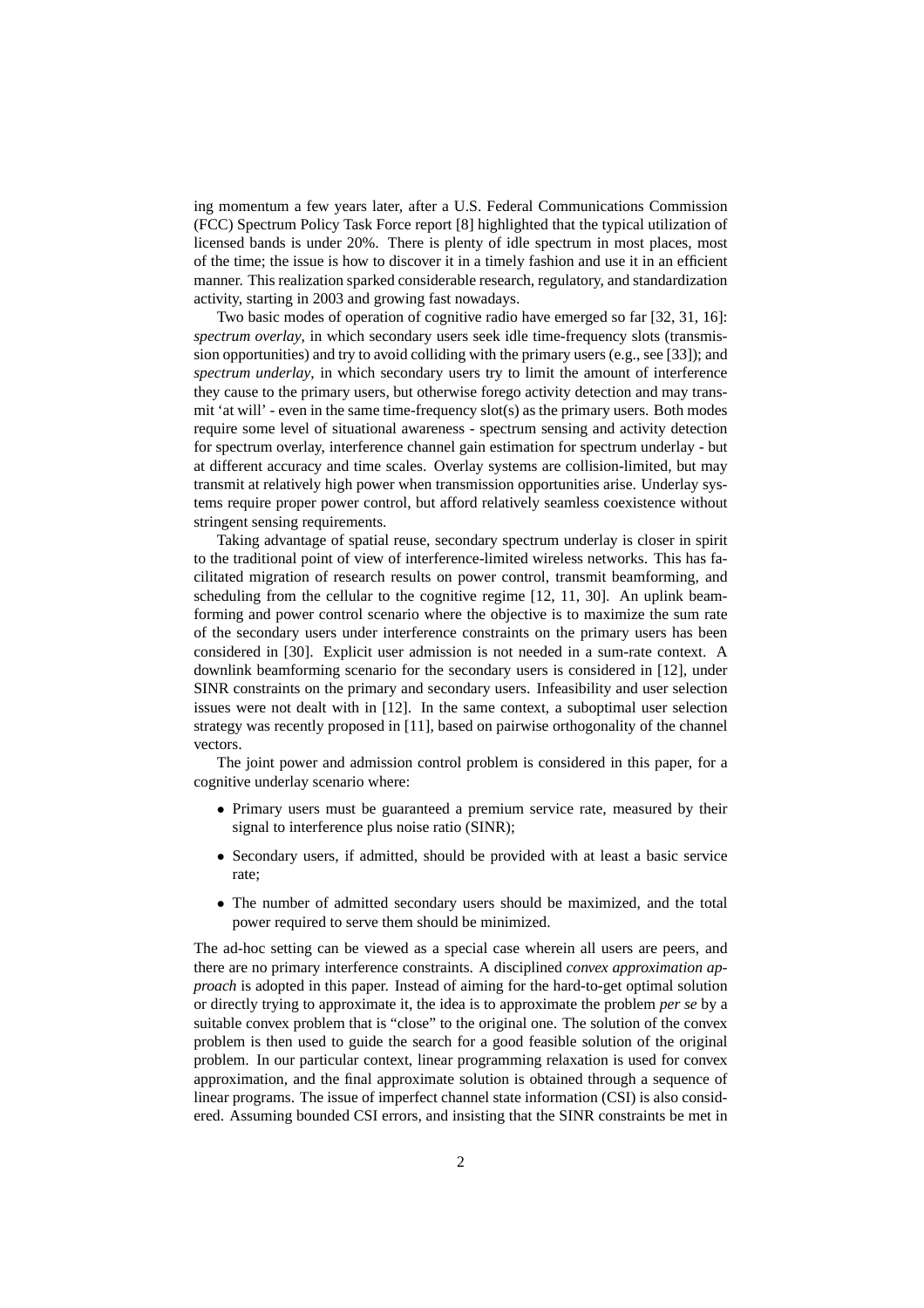the worst case, a robust reformulation of the joint power and admission control problem is obtained. This admits a second order cone programming (SOCP) relaxation, and approximate solution through a sequence of SOCP programs. Simulation results are included to illustrate the merits of the approach. Two scenarios are considered: with or without a primary user. In the latter, several good heuristic algorithms are available in the literature, and the prevailing one is used as a baseline. A brute-force enumeration algorithm is used in both cases to assess the gap from the optimal solution.

An appealing feature of classical power control solutions is that they lend themselves to distributed implementation. When the power control problem is feasible, the global optimum can be reached using only local updates. Each link uses local interference plus noise measurements at the receiver to update the corresponding power at the transmitter. Distributed implementation is important for a number of reasons, including scalability, agility (the ability to track changes in the operational environment), and reduced vulnerability to node failures. Depending on the kind of feedback required, distributed implementation can also be more lightweight in terms of signaling overhead. These considerations motivate distributed implementation of the proposed algorithm. This is the subject of the last part of the paper. The resulting implementation alternates between distributed approximation and distributed deflation - reaching consensus on a user to drop, when needed. The approximation phase uses dual decomposition - each node updates its local primal variables, while subgradient iterations are used to update the dual variables. The deflation phase employs a consensus-onthe-max algorithm to reach agreement on which user to drop, if needed. Both phases require only local communication and computation, yielding a relatively lightweight distributed algorithm that converges to the same approximate solution as its centralized counterpart.

This body of work is the expansion of my undergraduate diploma thesis under the supervision of Prof. Sidiropoulos. In that thesis, the work presented in [18], we focused on the centralized algorithm. Additions in this thesis include: a proof of NP-hardness for the original problem, a distributed implementation, a robust version of the problem and algorithm and comprehensive simulations.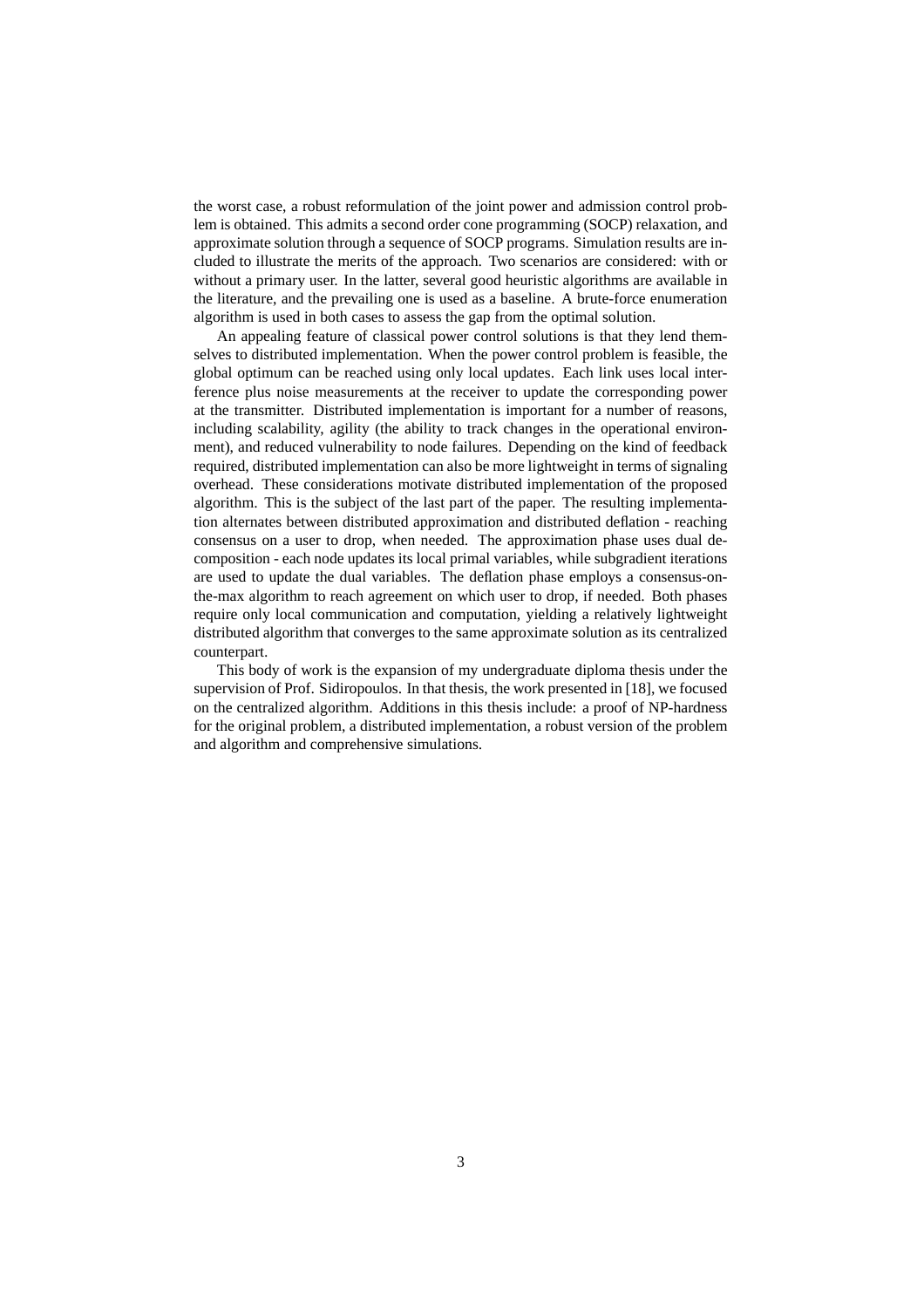# **Problem Formulation**

Consider a channel that is used by a single primary user  $U_0$  and K secondary users  $U := \{1, \ldots, K\}$ . By 'user' here we mean a transmitter - receiver pair (directed link). A single primary user is considered for brevity of exposition. It is straightforward to include additional constraints to account for more primary users; this does not change the structure of the problem in any way. User k transmits with power  $p_k \le P_k^{MAX}$ . The primary user's transmission power  $p_0$  is fixed, because cooperation cannot be assumed. For each link k we define  $c_k$  as the SINR threshold that must be attained for the link to meet its QoS requirement. Let  $\sigma_k^2$  denote the thermal noise power at the reviver of link k and  $G_{ij}$  the link gain from the transmitter of link i to the receiver of link j.

Our purpose is to allow secondary users to use the channel without disrupting the primary user's communication. One way to achieve this is by controlling the secondary user transmission powers. When there are many secondary links competing for service and/or the SINR constraints are tighter than can be satisfied, power control alone cannot solve the problem. In this case we need to employ some form of admission control. Admission control should be optimized together with power allocation, because the two are intertwined.

The problem of interest can be described in two stages: maximize the number of secondary users that can be admitted, and then minimize the total power required to serve them. Mathematically, the first stage can be expressed as follows.

$$
S_o = \text{argmax}_{S \subseteq \{1, ..., K\}, \{p_k \in \mathbb{R}_+\}_{k=1}^K} |S|
$$
\n(2.1)

$$
\text{s.t. } p_k \le P_k^{MAX}, \quad \forall k \in \{1, \dots, K\} \tag{2.2}
$$

$$
\frac{G_{kk}p_k}{\sum_{l=1,\ l\neq k}^K G_{lk}p_l + G_{0k}p_0 + \sigma_k^2} \ge c_k, \quad \forall k \in S
$$
\n(2.3)

$$
\frac{G_{00}p_0}{\sum_{l=1}^K G_{l0}p_l + \sigma_0^2} \ge c_0.
$$
\n(2.4)

Here (2.3) is the SINR constraint for the secondary users, and (2.4) is the SINR constraint for the primary user. Notice that the term  $G_{0k}p_0$  in the denominator of (2.3) accounts for the interference caused by the primary user to user  $k$ .

Once a maximal admissible subset of secondary users is found, what remains is to adjust their powers to minimize the total transmitted power. This can be written as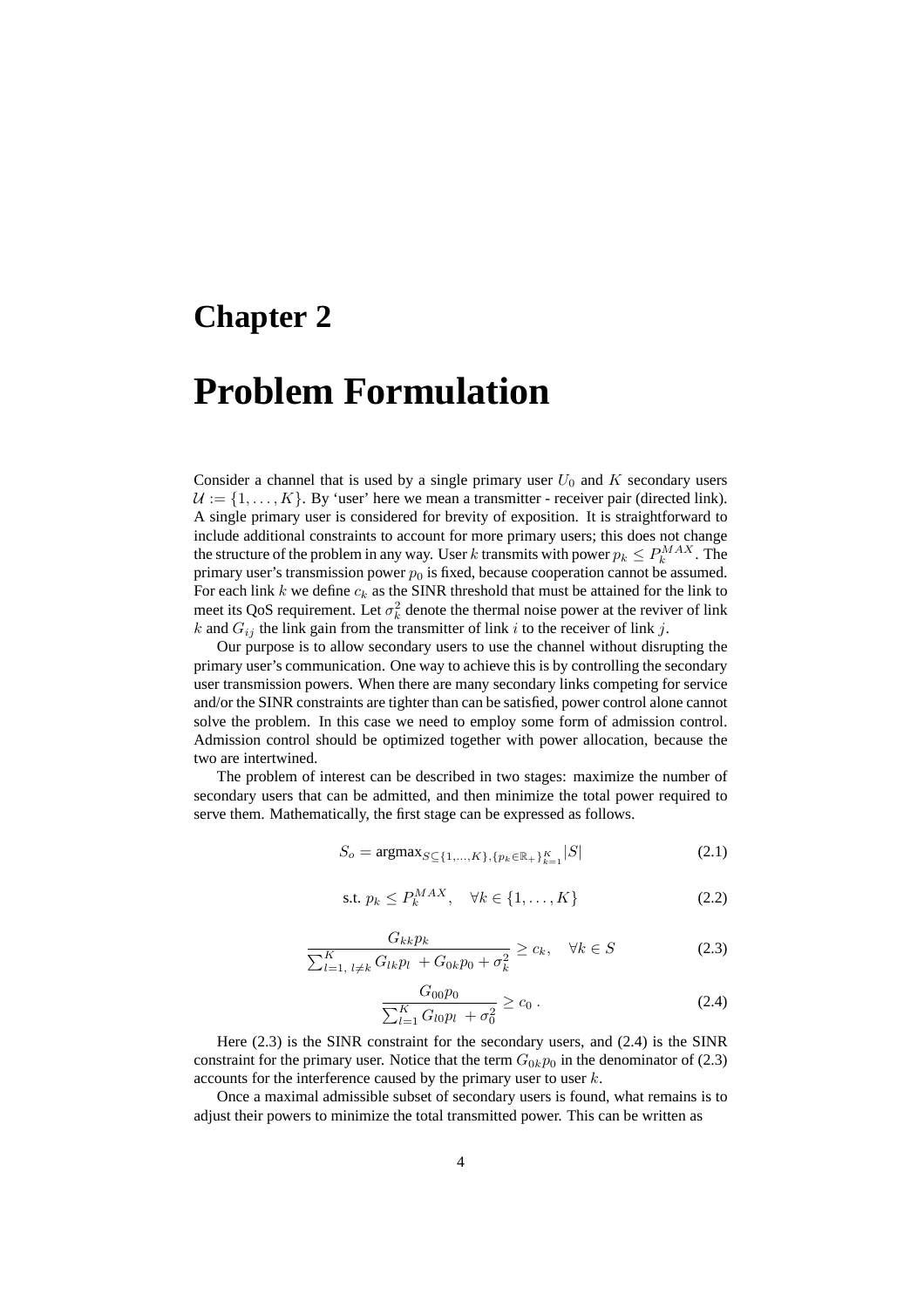$$
\min_{\{p_k \in \mathbb{R}_+\}_{k=1}^K} \sum_{k \in S_o} p_k \tag{2.5}
$$

$$
\text{s.t. } p_k \le P_k^{MAX}, \quad \forall k \in S_o \tag{2.6}
$$

$$
\frac{G_{kk}p_k}{\sum_{l \neq k, l \in S_o} G_{lk}p_l + G_{0k}p_0 + \sigma_k^2} \ge c_k, \quad \forall k \in S_o \tag{2.7}
$$

$$
\frac{G_{00}p_0}{\sum_{l \in S_o} G_{l0}p_l + \sigma_0^2} \ge c_0
$$
\n(2.8)

**Remark 1** *There may be multiple equivalent (in terms of cardinality) solutions of (2.1)-(2.4), which may lead to different sum-power in (2.5)-(2.8). If multiple solutions do exist, one may wish to solve (2.5)-(2.8) for each candidate solution of (2.1)-(2.4), and pick the one that yields the overall smallest sum power in the end. In the sequel, we will reformulate the overall problem in a way that will take us directly to the global minimum power solution through a single optimization problem.*

The power control problem in the second stage (2.5)-(2.8) is a Linear Program (LP) and thus easily solved - there even exist specialized solutions that are far more efficient than generic LP solvers for the particular problem in (2.5)-(2.8). The challenge lies in the first (subset selection) stage:

**Claim 1** *The subset selection problem in (2.1)-(2.4) is NP-hard.*

**Proof 1** *Consider the following special case of (2.1)-(2.4):*

$$
S_o = \text{argmax}_{S \subseteq \{1, \dots, K\}, \{p_k \in [0, 1]\}_{k=1}^K} |S| \tag{2.9}
$$

s.t. 
$$
\frac{p_k}{\sum_{l=1, l \neq k}^{K} G_{lk} p_l + 1} \ge 1, \quad \forall k \in S
$$
 (2.10)

*We will show that it contains the maximal independent set problem, which is known to be NP-hard [9]. Let*  $\Gamma = (V, E)$  *be an undirected graph, with*  $|V| = K$  *vertices, one for each user, and edges*  $e_{l,k} \in E$ . A subset of vertices  $S \subseteq V$  of  $\Gamma$  *is independent when no two vertices in* S *are connected by an edge in* E. Given any  $\Gamma = (V, E)$ *, define a corresponding instance of (2.9)-(2.10) by setting*

$$
G_{lk} = \begin{cases} 1, & e_{l,k} \in E \\ 0, & otherwise \end{cases}
$$
 (2.11)

*Let* S<sup>i</sup> *be a maximal independent set in* Γ*. Setting*

$$
p_k = \begin{cases} 1, & k \in S_i \\ 0, & otherwise \end{cases}
$$
 (2.12)

*will satisfy*

$$
\frac{p_k}{\sum_{l=1, l \neq k}^{K} G_{lk} p_l + 1} = 1, \quad \forall k \in S_i
$$
\n(2.13)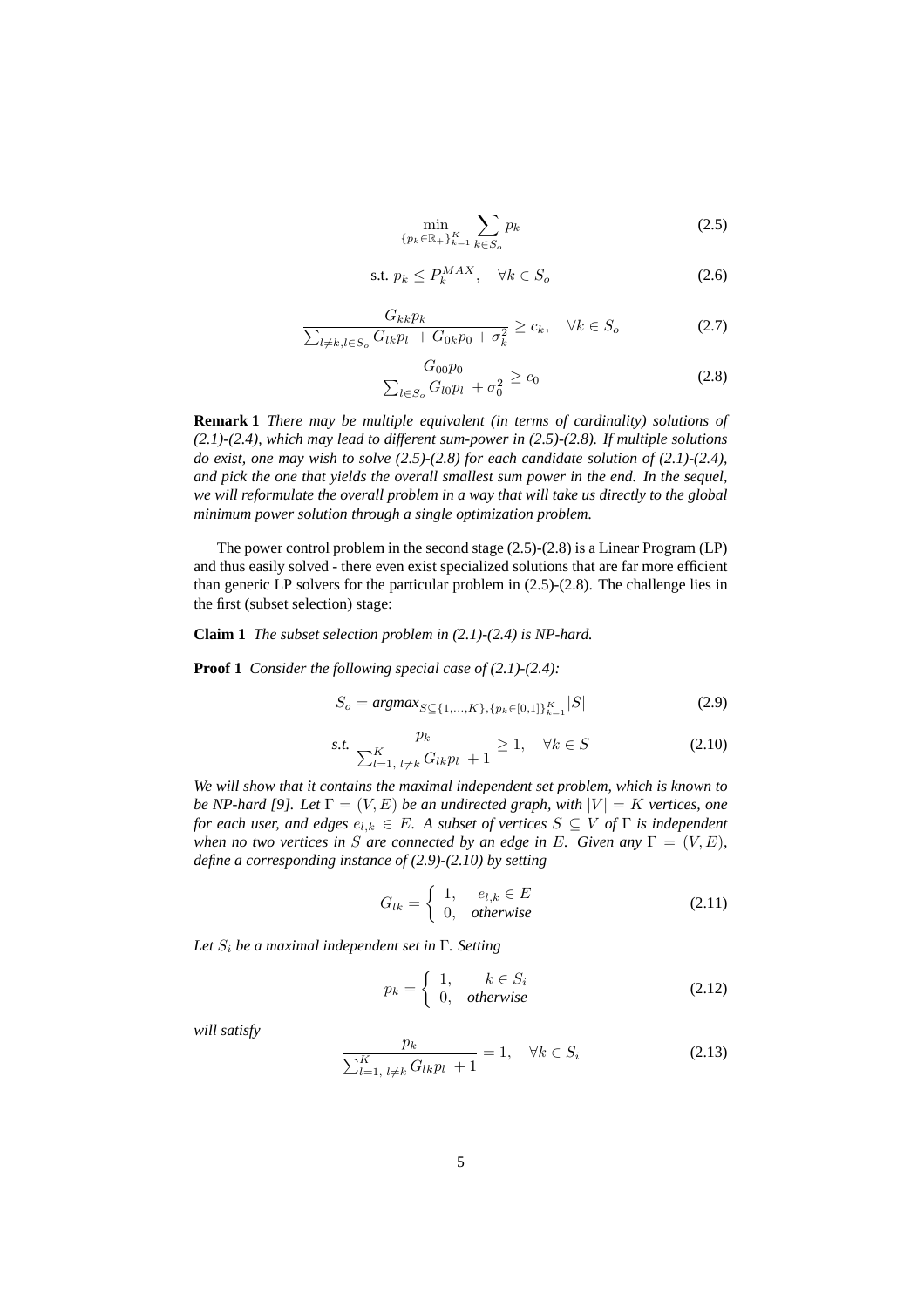*because, by definition of independent set and*  $G_{lk}$ *, the nodes in*  $S_i$  *do not interfere with one another, and the power of any remaining nodes has been switched off. It follows that*  $|S_o| \geq |S_i|$ *. Conversely, let*  $\{p_k \in [0,1]\}_{k=1}^K$  *be such that* 

$$
\frac{p_k}{\sum_{l=1, l \neq k}^{K} G_{lk} p_l + 1} \ge 1, \quad \forall k \in S
$$
\n(2.14)

*for some*  $S \subseteq \{1, \ldots, K\}$ *. The only way for this to hold is to have*  $p_k = 1, \forall k \in S$ *, hence it must be that*  $G_{lk} = 0$  *for all pairs*  $l \in S$ ,  $k \in S$ *. By definition of*  $G_{lk}$ *, this implies that S is an independent set in* Γ. *This is true in particular for*  $S_0$ *, hence*  $|S_i| \geq |S_o|$ .  $\blacksquare$ 

Note that NP-hardness of joint admission and power control in a cellular context has been considered in [1], but the proof there is incomplete<sup>1</sup>.

<sup>&</sup>lt;sup>1</sup>[1] does not show that an *arbitrary* instance of the chosen NP-hard problem can be posed as an instance of  $(2.1)-(2.4)$ .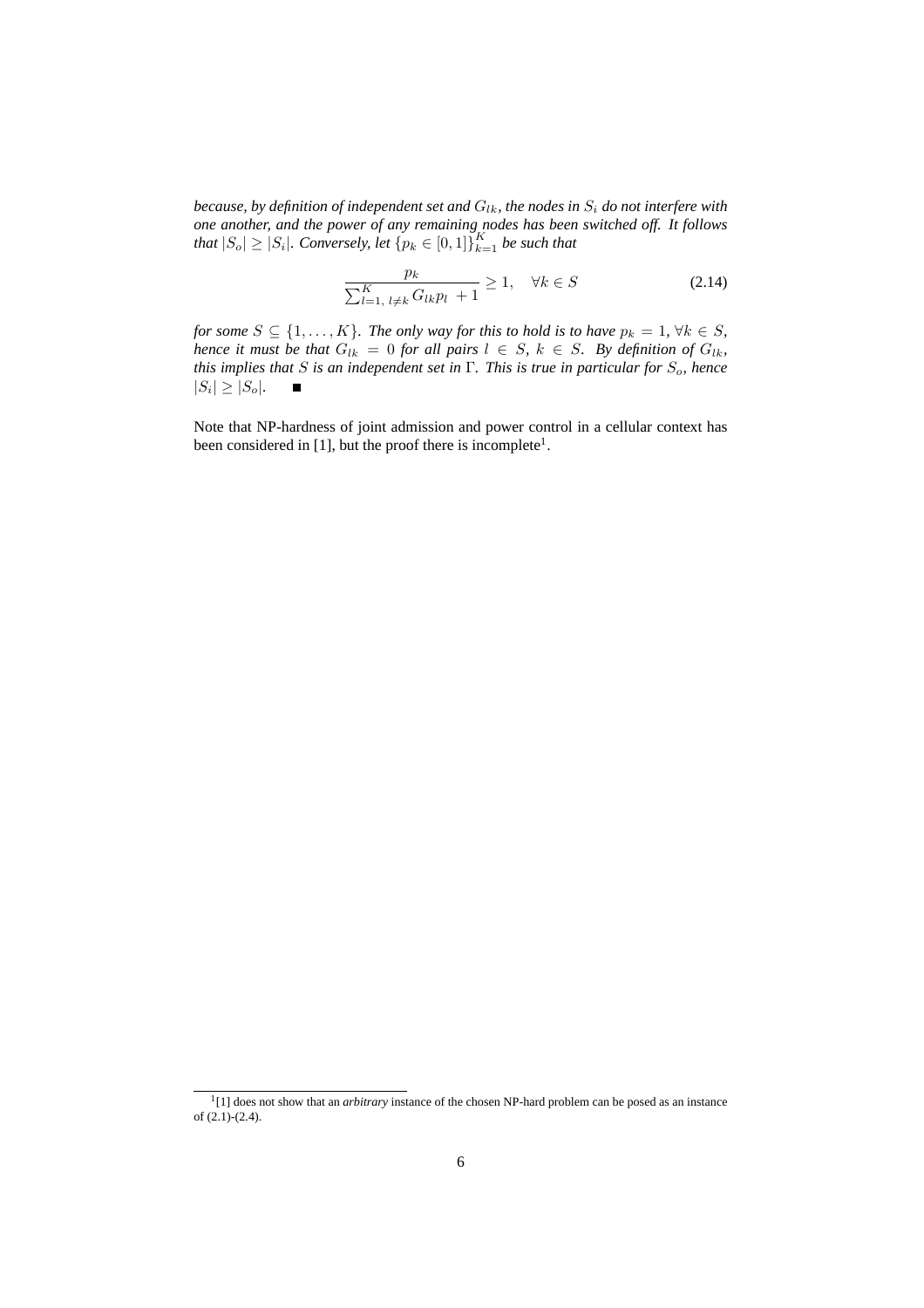# **Convex Approximation**

### **3.1 Step 1: Single-stage Reformulation**

We next reformulate the two-stage problem in (2.1)-(2.4) and (2.5)-(2.8) into an *equivalent single-stage optimization* problem. This is in the spirit of the approach in [17], albeit it does not follow as a special case. Let us consider the following problem:

$$
\min_{\{p_k \in \mathbb{R}_+, s_k \in \{-1, +1\}\}_{k=1}^K} \epsilon \sum_{k=1}^K p_k + (1 - \epsilon) \sum_{k=1}^K \lambda_k (s_k + 1)^2 \tag{3.1}
$$

$$
\text{s.t. } p_k \le P_k^{MAX}, \quad \forall k \in \{1, \dots, K\} \tag{3.2}
$$

$$
\frac{G_{kk}p_k + \delta_k^{-1}(s_k + 1)^2}{\sum_{l=1, l \neq k}^{K} G_{lk}p_l + G_{0k}p_0 + \sigma_k^2} \ge c_k, \quad \forall k \in \{1, ..., K\}
$$
\n(3.3)

$$
\frac{G_{00}p_0}{\sum_{l=1}^K G_{l0}p_l + \sigma_0^2} \ge c_0
$$
\n(3.4)

We have introduced binary scheduling variables  $s_k$  which take the value -1 for an admitted user and 1 for a dropped one. Notice that variable  $s_k$  also appears in the SINR constraint of user k. For sufficiently small  $\delta_k$  and  $s_k = 1$ , the SINR constraint of user k becomes inactive; whereas for  $s_k = -1$  the constraint remains active. The cost function (3.1) accounts for both admission and power control. The admission control component of the cost is discrete-valued, whereas the power component is bounded. By choosing  $\epsilon$  small enough, we can ensure that admission control has absolute priority over power control: dropping any user costs more than can possibly be saved in terms of transmission power for the rest. A ruler analogy in which the decimal ticks correspond to the discrete admission cost and the intervals between ticks are (partially) spanned by the power cost can be helpful to intuitively appreciate the following result:

**Claim 2** *For*  $\lambda_k = 1$ ,  $\forall k \in \{1, \dots, K\}$ *, and* 

$$
0 < \epsilon < \frac{4}{\sum_{k=1}^{K} P_k^{MAX} + 4} \tag{3.5}
$$

$$
\delta_k \le \frac{4}{c_k \left( \sum_{l=1, l \ne k}^{K} G_{lk} P_l^{MAX} + G_{0k} p_0 + \sigma_k^2 \right)}
$$
(3.6)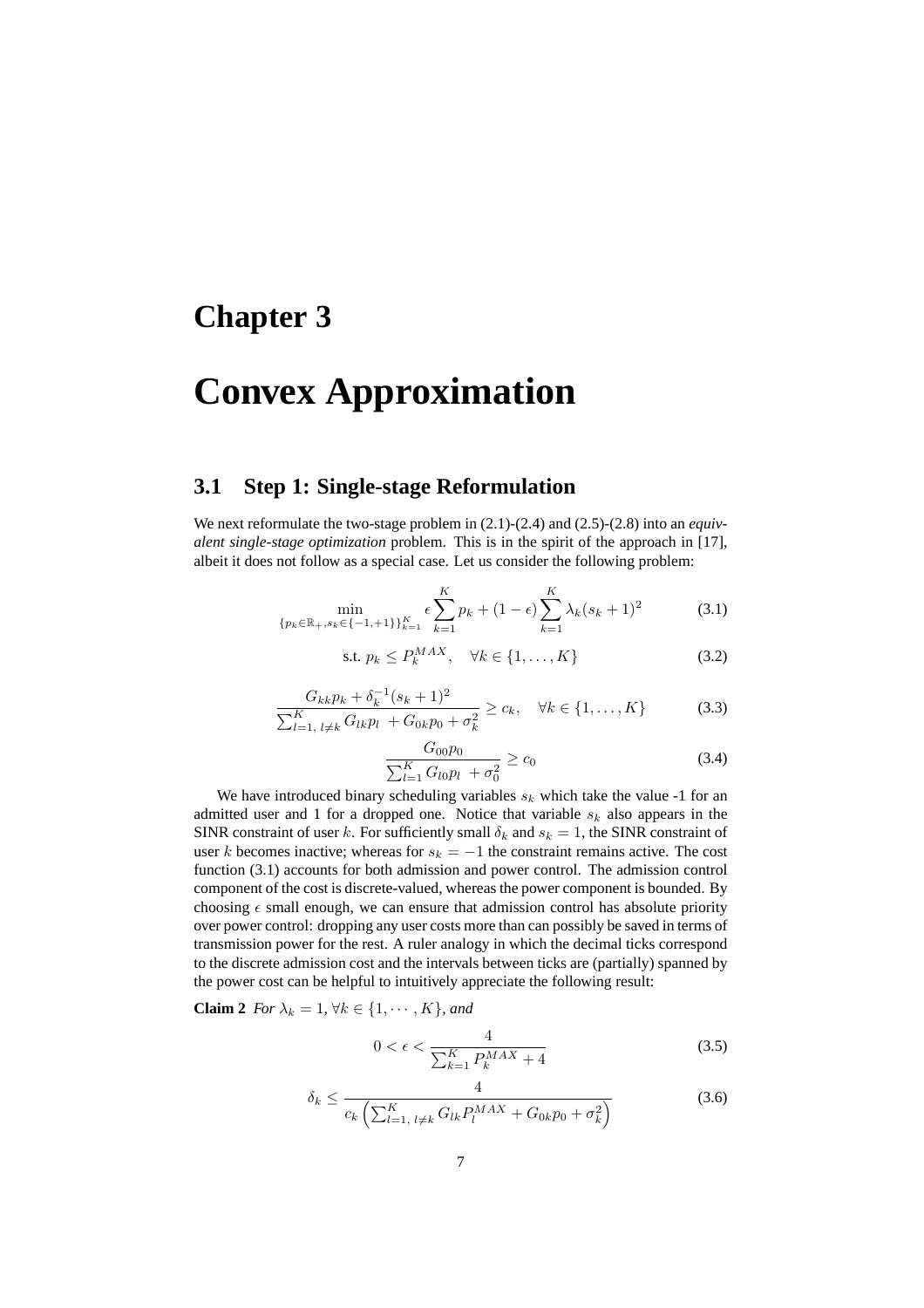*the single-stage reformulation in (3.1)-(3.4) is equivalent to solving the two-stage problem in (2.1)-(2.4) and (2.5)-(2.8). In fact, if there are multiple solutions to (2.1)-(2.4), solving (3.1)-(3.4) will yield the one of minimum sum power.*

The proof is by contradiction, similar to the line of argument in [17]. We skip it here for space considerations.

The reason for introducing the weights  $\lambda_k$  is that these can be used to promote 'social welfare' or 'fairness'. For example, setting  $\lambda_k$  proportional to the kth user's queue length will optimize system throughput; setting it inversely proportional to a running average estimate of the user's service rate will encourage fairness. Do note, however, that the equivalence to  $(2.1)-(2.4)$  and  $(2.5)-(2.8)$  is lost when the weights are not equal, as this differentiates the users.

#### **3.2 Step 2: Isolating Non-convexity**

The problem in  $(3.1)-(3.4)$  is of course also NP-hard<sup>1</sup> *and* not directly amenable to convex approximation. The following *equivalent* reformulation explicitly reveals the non-convex part of the problem, thus getting us closer to a convex one:

$$
\min_{\{p_k \in \mathbb{R}_+, S_k \in \mathbb{R}^{2 \times 2}\}_{k=1}^K} \epsilon \sum_{k=1}^K p_k + (1 - \epsilon) \sum_{k=1}^K \lambda_k \text{Tr}(\mathbf{1}_{2 \times 2} S_k)
$$
(3.7)

$$
\text{s.t. } p_k \le P_k^{MAX}, \quad \forall k \in \{1, \dots, K\} \tag{3.8}
$$

$$
\frac{G_{kk}p_k + \delta_k^{-1} \text{Tr}(1_{2 \times 2}S_k)}{\sum_{l=1, l \neq k}^{K} G_{lk}p_l + G_{0k}p_0 + \sigma_k^2} \ge c_k, \quad \forall k \in \{1, ..., K\}
$$
\n(3.9)

$$
\frac{G_{00}p_0}{\sum_{l=1}^K G_{l0}p_l + \sigma_0^2} \ge c_0
$$
\n(3.10)

$$
S_k \ge 0, \text{rank}(S_k) = 1, S_k(1, 1) = S_k(2, 2) = 1 \,\forall k \in \{1, \dots, K\} \tag{3.11}
$$

where  $S_k \geq 0$  means that matrix  $S_k$  is positive semidefinite. Its diagonal elements are 1's and its off-diagonal elements hold the original scheduling variable  $s_k$ . Matrix  $1_{2\times 2}$ is the  $2 \times 2$  matrix of all 1's.

The rank-one constraint restricts the scheduling variables in the set  $\{-1, +1\}$ . This is the only source of non-convexity in (3.7)-(3.11).

### **3.3 Step 3: Semidefinite Programming Relaxation**

Dropping the rank-one constraints (which is equivalent to allowing the  $s_k$ 's to take any value in  $[-1 + 1]$ ) leaves us with a Semidefinite Programing (SDP) [5] problem:

$$
\min_{\{p_k \in \mathbb{R}_+, S_k \in \mathbb{R}^{2 \times 2}\}_{k=1}^K} \epsilon \sum_{k=1}^K p_k + (1 - \epsilon) \sum_{k=1}^K \lambda_k \text{Tr}(1_{2 \times 2} S_k)
$$
(3.12)

<sup>&</sup>lt;sup>1</sup>To see this, set  $\lambda_k = 1$ ,  $\forall k$ , and send  $\epsilon \to 0$  to recover (2.1)-(2.4). A formal proof can be constructed to show that it contains the maximal independent set problem, as per the proof of Claim 1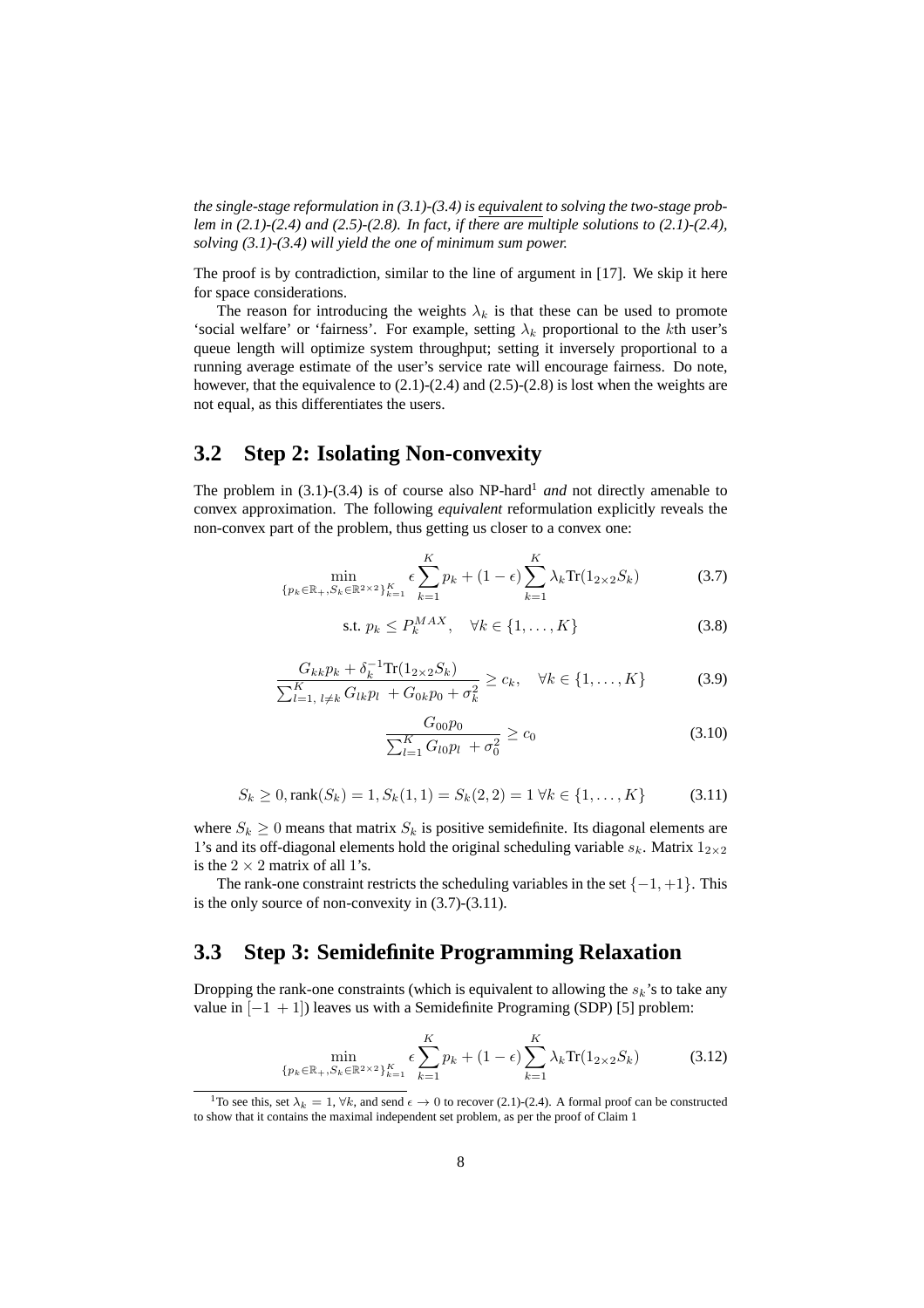$$
\text{s.t. } p_k \le P_k^{MAX}, \quad \forall k \in \{1, \dots, K\} \tag{3.13}
$$

$$
\frac{G_{kk}p_k + \delta_k^{-1} \text{Tr}(1_{2 \times 2}S_k)}{\sum_{l=1, l \neq k}^{K} G_{lk}p_l + G_{0k}p_0 + \sigma_k^2} \ge c_k, \quad \forall k \in \{1, ..., K\}
$$
\n(3.14)

$$
\frac{G_{00}p_0}{\sum_{l=1}^K G_{l0}p_l + \sigma_0^2} \ge c_0
$$
\n(3.15)

$$
S_k \ge 0, S_k(1, 1) = S_k(2, 2) = 1 \,\forall k \in \{1, \dots, K\}
$$
\n(3.16)

In [26], it is shown that this rank relaxation yields the Lagrange bi-dual problem, which is the closest convex problem to  $(3.7)-(3.11)$  in a certain sense, thus motivating rank relaxation; see also [13] and [14] for further insights and motivation.

In our case, the relaxed problem  $(3.12)-(3.16)$  can be easily shown to be equivalent to the following linear program.

$$
\min_{\{p_k \in \mathbb{R}_+, t_k \in \mathbb{R}_+\}_{k=1}^K} \epsilon \sum_{k=1}^K p_k + (1 - \epsilon) \sum_{k=1}^K \lambda_k t_k \tag{3.17}
$$

$$
\text{s.t. } p_k \le P_k^{MAX}, \quad \forall k \in \{1, \dots, K\} \tag{3.18}
$$

$$
\frac{G_{kk}p_k + \delta_k^{-1}t_k}{\sum_{l=1, l \neq k}^{K} G_{lk}p_l + G_{0k}p_0 + \sigma_k^2} \ge c_k, \quad \forall k \in \{1, ..., K\}
$$
(3.19)

$$
\frac{G_{00}p_0}{\sum_{l=1}^K G_{l0}p_l + \sigma_0^2} \ge c_0
$$
\n(3.20)

$$
0 \le t_k \le 4, \quad \forall k \in \{1, \dots, K\} \tag{3.21}
$$

which further simplifies computation. The solution of  $(3.17)-(3.21)$  yields a lower bound on the objective of (3.7)-(3.11), and thus a way to assess the quality of suboptimal solutions to  $(3.7)-(3.11)$ . Still, solving the relaxed problem in  $(3.17)-(3.21)$  is certainly **not** equivalent to solving the original problem in (3.7)-(3.11). How to obtain a good approximate solution of (3.7)-(3.11) using (3.17)-(3.21) is addressed in the next section.

#### **3.4 Step 4: Approximation Algorithm**

The main idea is to employ *deflation* over (3.17)-(3.21). That is, solve (3.17)-(3.21), and check if all the original constraints are satisfied. If not, choose a user to drop and repeat until the problem becomes feasible.

**Algorithm 1** L*inear* P*rogramming* D*eflation (LPD):*

- *1.*  $U \leftarrow \{1, ..., K\}$
- *2. Solve (3.17)-(3.21) for the users in* U *only.*
- *3. If all links in* U *attain target SINR go to Step 4. Else use a heuristic (see text below) to choose a link, remove it from* U *and go to Step 2.*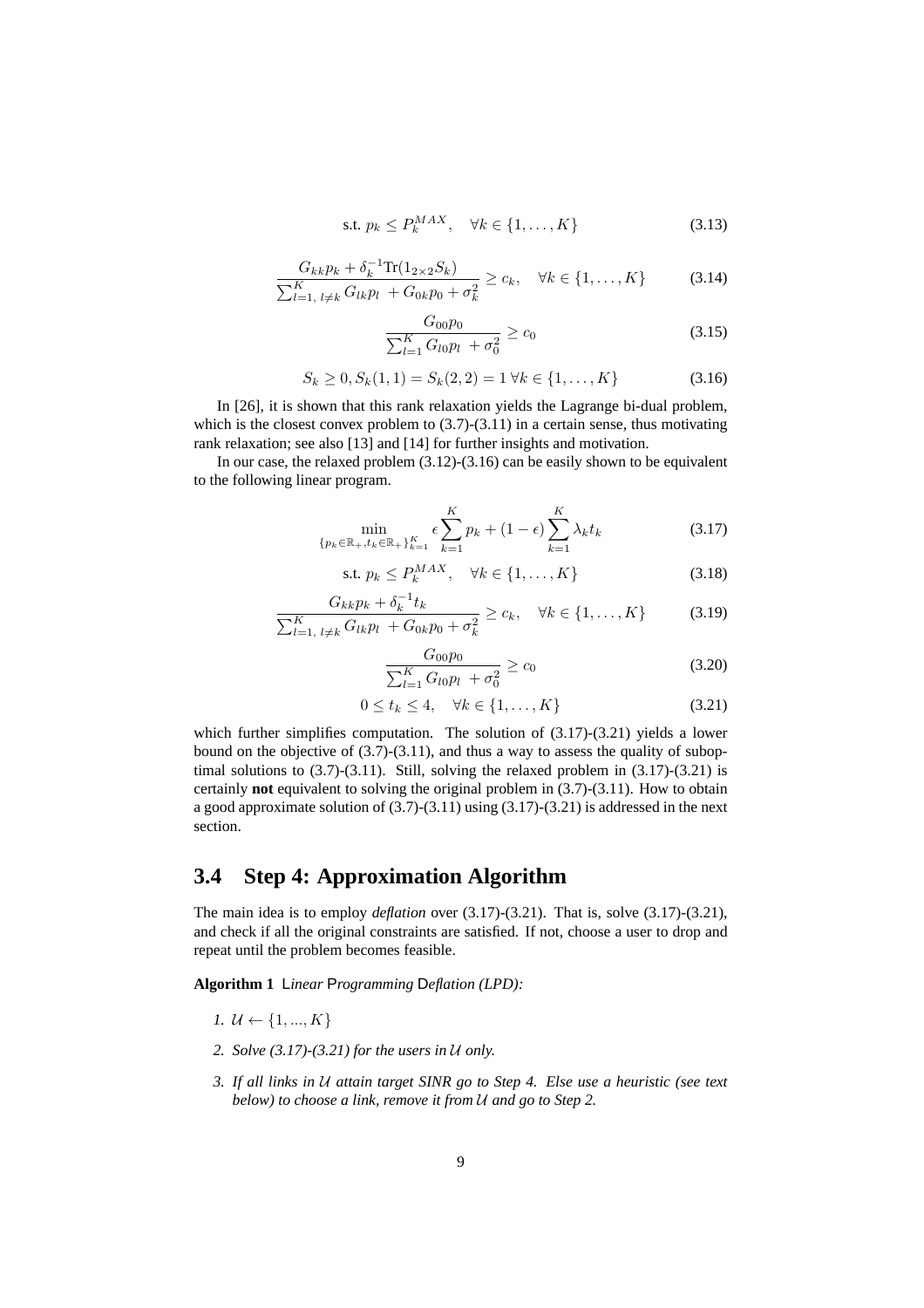A quite important factor for the performance of this algorithm is the heuristic employed to drop links at each iteration. We tried many, and the most promising one is as follows. At each step, after solving (3.17)-(3.21), we calculate a metric for each link. Let  $p_k^e$  be the excess transmission power needed for link k to attain its target SINR, assuming all other link powers are as calculated from (3.17)-(3.21). This excess transmission power for link  $k$  causes excess interference to all other links. Let  $x_k^e = p_k^e \sum_{l \neq k} G_{kl}$  be the sum of excess interference powers caused to all other links due to  $p_k^e$ . Let  $y_k^e = \sum_{l \neq k} G_{lk} p_l^e$  be the excess interference caused to link k due to the excess transmission powers of all other links. The link metric used for choosing the link to drop is  $m_k := x_k^e + y_k^e$ . The link that has the largest  $m_k$  is dropped, and the process continues by solving again (3.17)-(3.21) for the remaining links, until a feasible solution (requiring no excess power for any link) is found.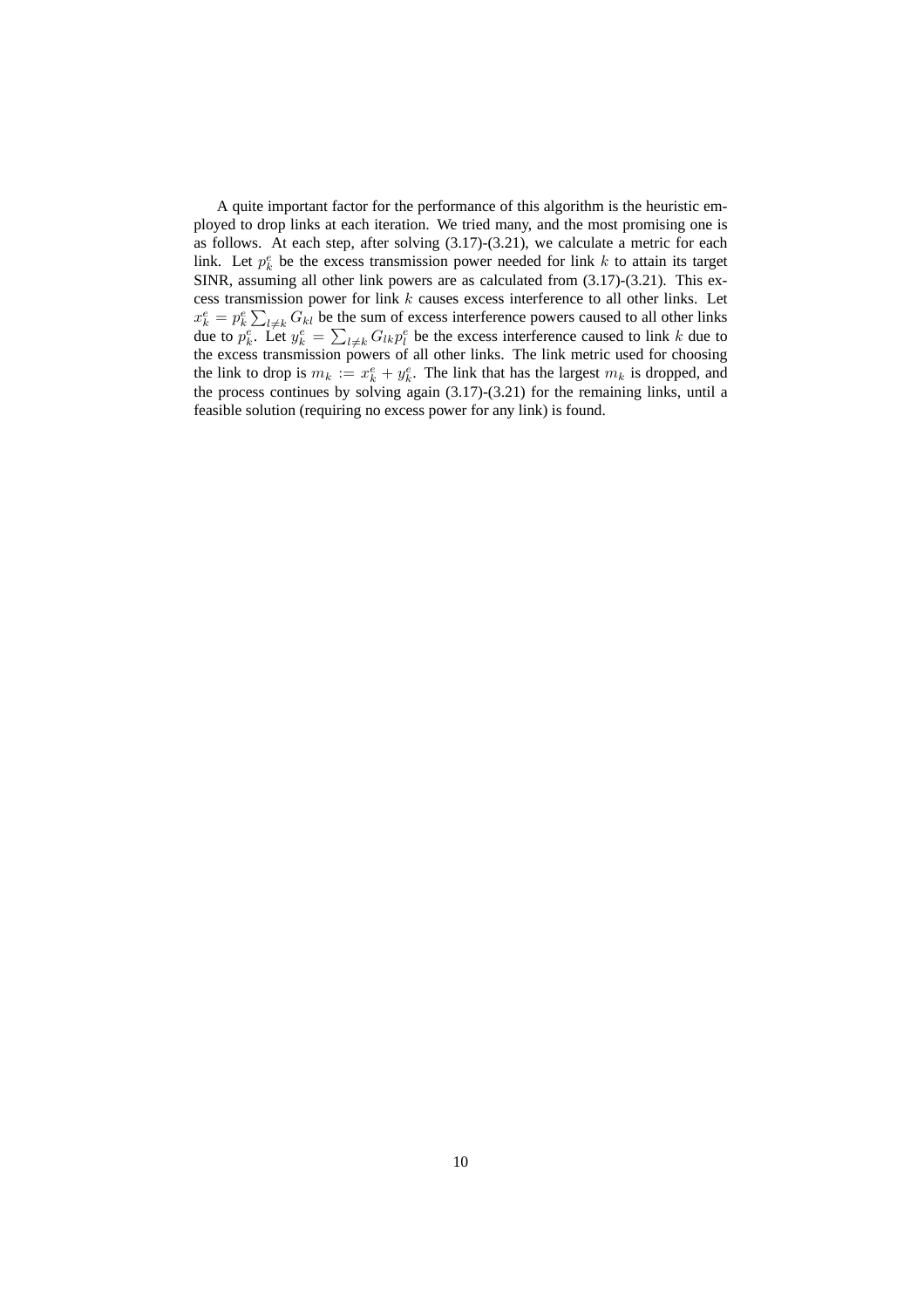# **Imperfect Channel State Information**

An important issue in practice is what happens when the channel gains are not known exactly, but only estimates are available. Assuming that the estimation errors are bounded, it is possible to extend the basic approach to incorporate uncertainty, as explained next. The key is the LP relaxation in (3.17)-(3.21), for robust LP with bounded uncertainty in the constraint parameters is SOCP (see, e.g., section [4.4.2] in [5]).

The SINR constraints in (3.19) can be compactly written as

$$
\bar{\boldsymbol{g}}_k^T \boldsymbol{p} - \frac{\delta_k^{-1}}{c_k} t_k \leq -\sigma_k^2, \ \forall k \in \{1, \dots, K\}
$$
 (4.1)

where

$$
\bar{\bm{g}}_k = [G_{0k} \ G_{1k} \ \dots \ G_{(k-1)k} \ - \frac{G_{kk}}{c_k} \ G_{(k+1)k} \ \dots \ G_{Kk}]^T \tag{4.2}
$$

and the augmented power vector (note that  $p_0$  is not an optimization variable)

$$
\boldsymbol{p} = \left[p_0 \ p_1 \dots \ p_K\right]^T. \tag{4.3}
$$

Likewise, the primary user's SINR constraint in (3.20) can be expressed as

$$
\bar{\boldsymbol{g}}_0^T \boldsymbol{p} \le -\sigma_k^2, \ \forall k \in \{1, \dots, K\} \tag{4.4}
$$

where

$$
\bar{\boldsymbol{g}}_0 = \left[ -\frac{G_{00}}{c_0} \ G_{10} \ G_{20} \dots \ G_{K0} \right]^T \tag{4.5}
$$

Now, assume that the true vectors  $g_k$  and vector  $g_0$  lie inside ellipsoids  $\mathcal{E}_k$  and  $\mathcal{E}_0$ with centers the respective estimated values  $\bar{g}_k$  and  $\bar{g}_0$ :

$$
\mathbf{g}_k \in \mathcal{E}_k = \{ \bar{\mathbf{g}}_k + E_k u \mid ||u||_2 \le 1 \}, \ \forall k \in \{0, \dots, K\}
$$
 (4.6)

where matrix  $E_k \in \mathbb{R}^{K+1 \times K+1}$  determines the size, shape and orientation of ellipsoid  $\mathcal{E}_k$ . The robust counterpart of (4.1) is

$$
\boldsymbol{g}_k^T \boldsymbol{p} - \frac{\delta_k^{-1}}{c_k} t_k \leq -\sigma_k^2, \ \forall \boldsymbol{g}_k \in \mathcal{E}_k, \ \forall k \in \{1, \dots, K\}
$$
 (4.7)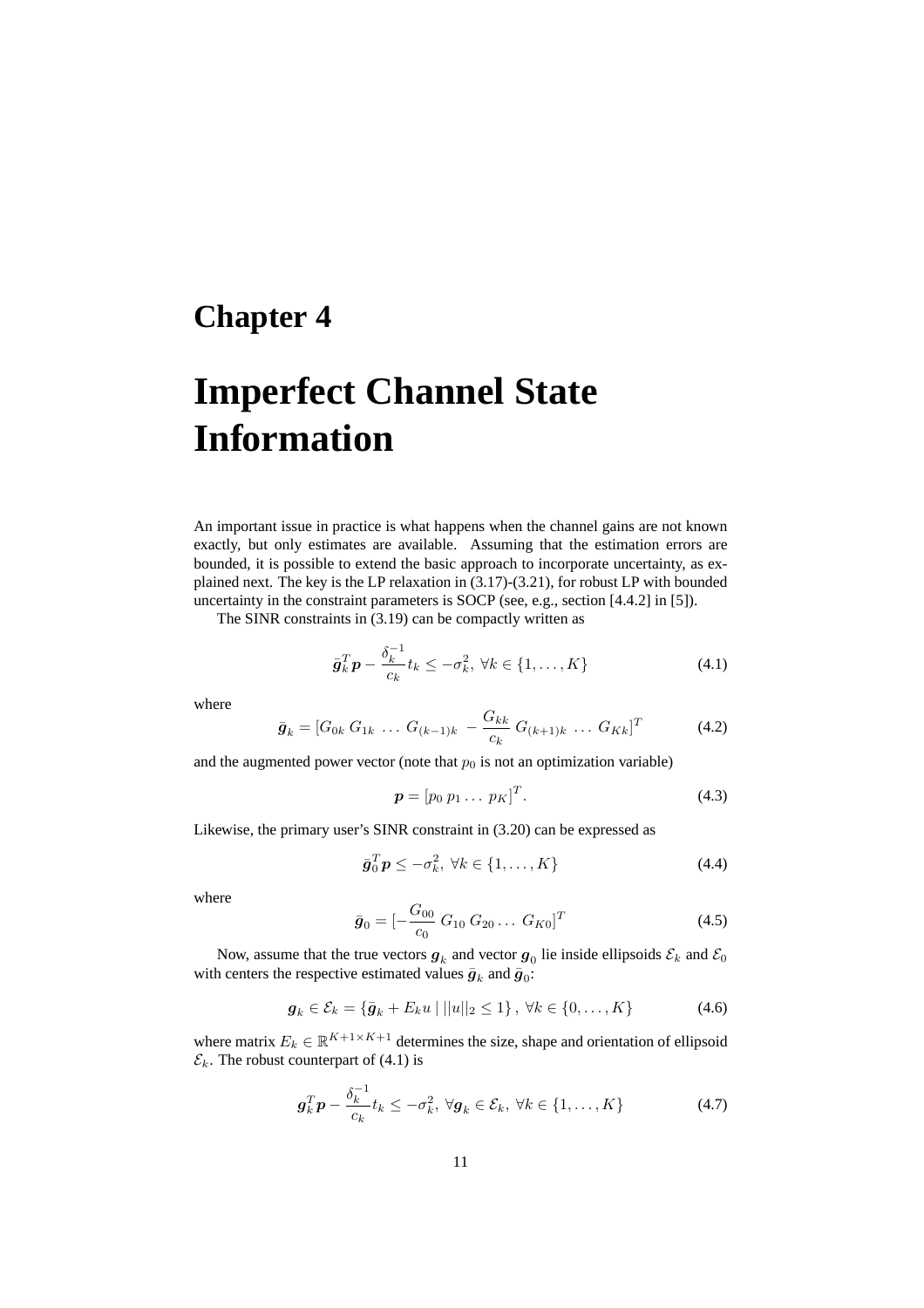or equivalently, for each  $k$ ,

$$
\sup \left\{ \boldsymbol{g}_k^T \boldsymbol{p} - \frac{\delta_k^{-1}}{c_k} t_k \mid \boldsymbol{g}_k \in \mathcal{E}_k \right\} \le -\sigma_k^2
$$

$$
\sup \left\{ \boldsymbol{g}_k^T \boldsymbol{p} \mid \boldsymbol{g}_k \in \mathcal{E}_k \right\} - \frac{\delta_k^{-1}}{c_k} t_k \le -\sigma_k^2
$$

$$
\bar{\boldsymbol{g}}_k^T \boldsymbol{p} + \sup \left\{ u^T E_k^T \boldsymbol{p} \mid ||u||_2 \le 1 \right\} - \frac{\delta_k^{-1}}{c_k} t_k \le -\sigma_k^2
$$

$$
\bar{\boldsymbol{g}}_k^T \boldsymbol{p} + ||E_k^T \boldsymbol{p}||_2 - \frac{\delta_k^{-1}}{c_k} t_k \le -\sigma_k^2 \tag{4.8}
$$

To ensure that the inequality holds when link k is not admitted, we have to pick a  $\delta_k$ that satisfies it for  $p_l = P_l^{MAX}, \forall l \neq k, p_k = 0$  and  $t_k = 4$ . For diagonal  $E_k$ ,  $\delta_k$ should satisfy

$$
\delta_k \le \frac{4}{c_k \left( \sum_{l=0, l \ne k}^{K} G_{lk} P_l^{MAX} + ||E_k^T P_{-k}^{MAX}||_2 + \sigma_k^2 \right)}
$$

where  $P_{-k}^{MAX}$  is the vector of maximum link powers, including the primary user, with a zero in element  $k$ . Note that the primary user transmits with a fixed power  $p_0 = P_0^{MAX}$ . In the same manner, the robust counterpart of the primary user's SINR constraint (4.4) is

$$
\boldsymbol{g}_0^T \boldsymbol{p} \le -\sigma_0^2, \ \forall \boldsymbol{g}_0 \in \mathcal{E}_0 \tag{4.9}
$$

which can be reduced to

$$
\bar{g}_0^T \mathbf{p} + ||E_0^T \mathbf{p}||_2 \le -\sigma_0^2 \tag{4.10}
$$

Replacing inequalities (4.1), (4.4) with their robust versions (4.8), (4.10) yields a SOCP problem. The overall approximation algorithm remains similar to LPD for the case of perfect CSI, except that the SOCP formulation is now employed in lieu of LP as the basic deflation step, and the robust constraints (4.8), (4.10) are used to check whether links attain their target SINR in the worst case.

In scenarios with severe uncertainty, we found that introducing an additional step (see below) helps prevent overestimating interference during the course of deflation, thus yielding significantly better results. The complete robust algorithm is as follows.

**Algorithm 2** S*econd* O*rder* C*one* D*eflation (SOCD):*

- *1.*  $U \leftarrow \{1, ..., K\}$
- *2. Solve (3.17),(3.18),(4.8),(4.10),(3.21) for the users in* U *only.*
- *3. If all links in* U *attain target SINR terminate.*
- *4. Solve again only for the links that attained their SINR target and update their powers in the previous solution.*
- *5. Use the heuristic on the full solution (resulting power vector) to choose a link, remove it from* U *and go to Step 2.*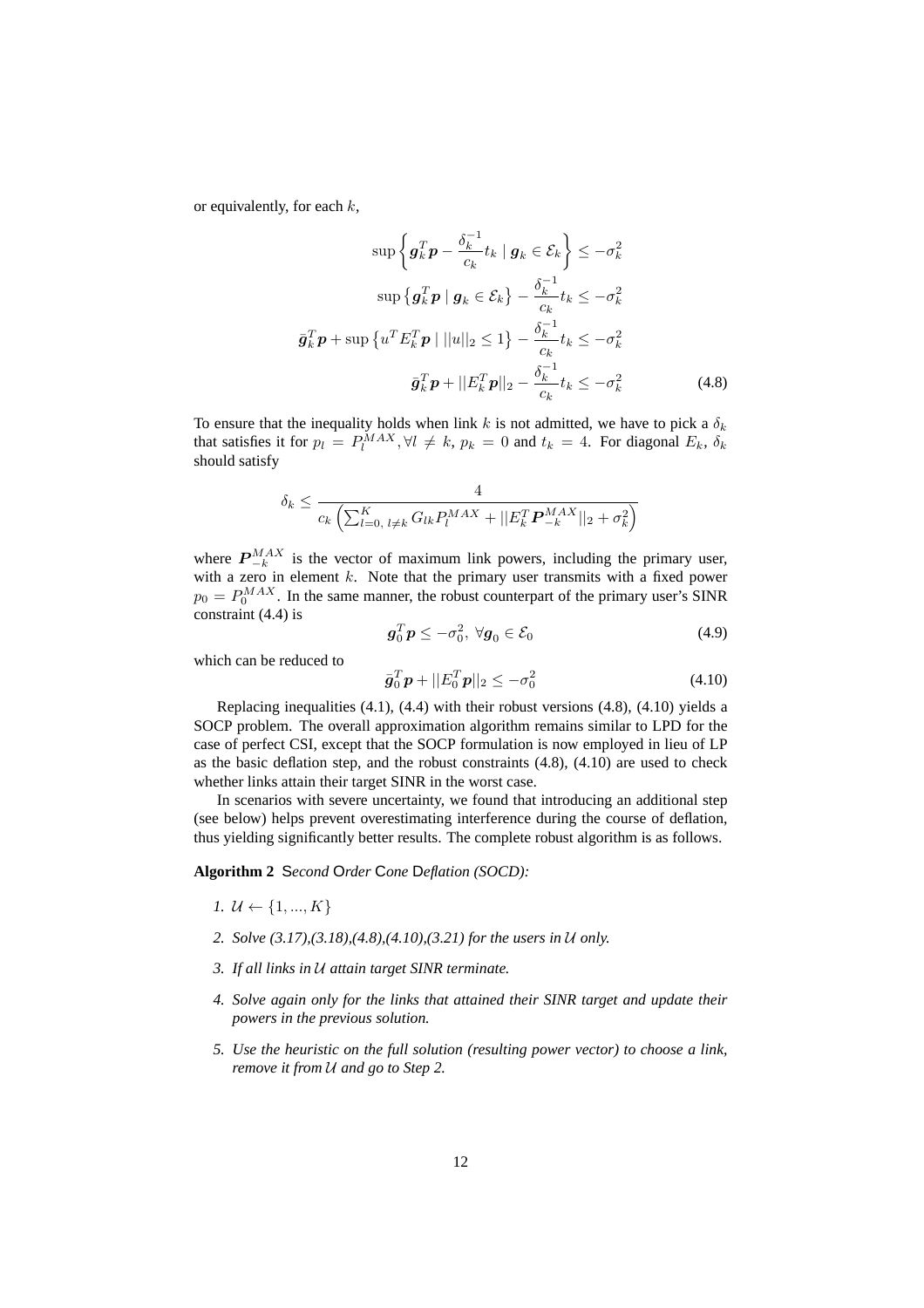# **Distributed Implementation**

The first obstacle in designing a distributed algorithm for (3.17)-(3.21) is that the constraints in (3.19)-(3.20) are coupled across users. Ideally, we would like each user to optimize its own variables ( $p_k$  and  $t_k$ ), relying on low-rate feedback from other users to ensure that the solution converges to the global optimum. Towards this end, we will employ a dual decomposition approach [21, 34]. Let  $p = [p_1, p_2, \dots p_K]^T$ ,  $\boldsymbol{t} = \left[t_1, t_2, \dots t_K\right]^T$  denote the primal variables, and  $\boldsymbol{\mu} = \left[\mu_0, \mu_1, \dots, \mu_K\right]^T$  the vector of dual variables (bear in mind that the  $\lambda_k$ 's are link weights defined in the original problem formulation; for this reason, the dual variables are denoted by  $\mu_k$ .). Let us form the partial Lagrangian

$$
L(\mathbf{p}, t, \mu) = \epsilon \sum_{k=1}^{K} p_k + (1 - \epsilon) \sum_{k=1}^{K} \lambda_k t_k
$$
  
+ 
$$
\sum_{k=1}^{K} \mu_k \left( c_k \sum_{l=0, l \neq k}^{K} G_{lk} p_l + c_k \sigma_k^2 - G_{kk} p_k - \delta_k^{-1} t_k \right)
$$
  
+ 
$$
\mu_0 \left( c_0 \sum_{l=1}^{K} G_{l0} p_l + c_0 \sigma_0^2 - G_{00} p_0 \right)
$$
  
= 
$$
\epsilon \sum_{k=1}^{K} p_k + (1 - \epsilon) \sum_{k=1}^{K} \lambda_k t_k + \sum_{k=0}^{K} \mu_k c_k \sum_{l=0, l \neq k}^{K} G_{lk} p_l
$$
  
+ 
$$
\sum_{k=0}^{K} \mu_k c_k \sigma_k^2 - \sum_{k=0}^{K} \mu_k G_{kk} p_k - \sum_{k=1}^{K} \mu_k \delta_k^{-1} t_k
$$

All terms in this expression are separated (sums of individual user contributions), except for the third one. Notice, however, that this term may be rewritten as

$$
\sum_{k=0}^{K} \mu_k c_k \sum_{l=0, l \neq k}^{K} G_{lk} p_l = \sum_{k=0}^{K} \sum_{l=0, l \neq k}^{K} \mu_k c_k G_{lk} p_l
$$

$$
= \sum_{l=0}^{K} \sum_{k=0, k \neq l}^{K} \mu_k c_k G_{lk} p_l = \sum_{l=0}^{K} p_l \sum_{k=0, k \neq l}^{K} \mu_k c_k G_{lk}
$$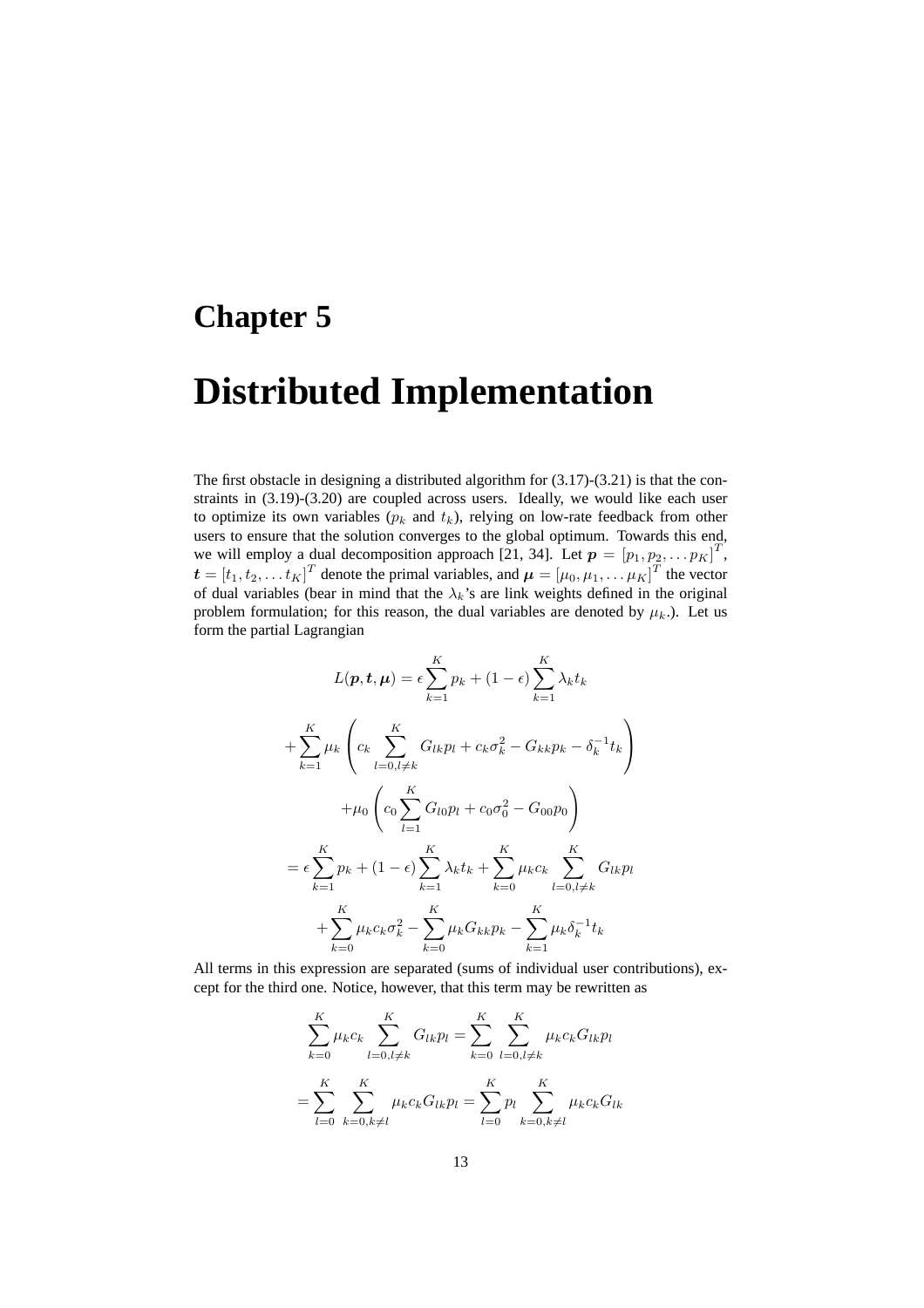This is a key step towards distributing the computation. Swapping variables  $k$  and  $l$ and substituting back in the Lagrangian, we obtain

$$
L(\mathbf{p}, t, \mu) = \epsilon \sum_{k=1}^{K} p_k + (1 - \epsilon) \sum_{k=1}^{K} \lambda_k t_k + \sum_{k=0}^{K} p_k \sum_{l=0, l \neq k}^{K} \mu_l c_l G_{kl}
$$
  
+ 
$$
\sum_{k=0}^{K} \mu_k c_k \sigma_k^2 - \sum_{k=0}^{K} \mu_k G_{kk} p_k - \sum_{k=1}^{K} \mu_k \delta_k^{-1} t_k
$$
  
= 
$$
\sum_{k=0}^{K} p_k \left( \epsilon + \sum_{l=0, l \neq k}^{K} \mu_l c_l G_{kl} - \mu_k G_{kk} \right)
$$
  
+ 
$$
\sum_{k=1}^{K} t_k \left( (1 - \epsilon) \lambda_k - \mu_k \delta_k^{-1} \right) + \sum_{k=1}^{K} \mu_k c_k \sigma_k^2
$$
  
= 
$$
\sum_{k=0}^{K} L_k (p_k, t_k, \mu)
$$

where for  $k \in \{1, \ldots, K\}$ 

$$
L_k(p_k, t_k, \mu) = p_k \left( \epsilon + \sum_{l=0, l \neq k}^{K} \mu_l c_l G_{kl} - \mu_k G_{kk} \right)
$$

$$
+ t_k \left( (1 - \epsilon) \lambda_k - \mu_k \delta_k^{-1} \right) + \mu_k c_k \sigma_k^2 \tag{5.1}
$$

and

$$
L_0(\mu) = p_0 \left( \epsilon + \sum_{l=1}^K \mu_l c_l G_{0l} - \mu_0 G_{00} \right) + \mu_0 c_0 \sigma_0^2 \tag{5.2}
$$

Notice that  $L_0$  is a function of just  $\mu$  since  $p_0$  is constant and not included in  $p$  and there is no  $t_0$  - the primary user is always admitted. Dual variable  $\mu_k$  is the cost users have to pay to interfere with user  $k$ . We have rewritten the Lagrangian as the sum of  $K + 1$  individual Lagrangians involving only local variables and the dual variables. The dual function can be split as well,

$$
d(\boldsymbol{\mu}) = \inf_{\boldsymbol{p}, \boldsymbol{t}} \sum_{k=0}^{K} L_k(p_k, t_k, \boldsymbol{\mu}) = \sum_{k=0}^{K} d_k(\boldsymbol{\mu})
$$

where we have suppressed the box constraints on  $p$ ,  $t$  for brevity, and for  $k \in \{1, \ldots, K\}$ 

$$
d_k(\boldsymbol{\mu}) = \inf_{p_k, t_k} p_k \left( \epsilon + \sum_{l=0, l \neq k}^K \mu_l c_l G_{kl} - \mu_k G_{kk} \right) + t_k \left( (1 - \epsilon) \lambda_k - \mu_k \delta_k^{-1} \right) + \mu_k c_k \sigma_k^2 \tag{5.3}
$$

whereas

$$
d_0(\boldsymbol{\mu}) = p_0 \left( \epsilon + \sum_{l=1}^{K} \mu_l c_l G_{0l} - \mu_0 G_{00} \right) + \mu_0 c_0 \sigma_0^2 \tag{5.4}
$$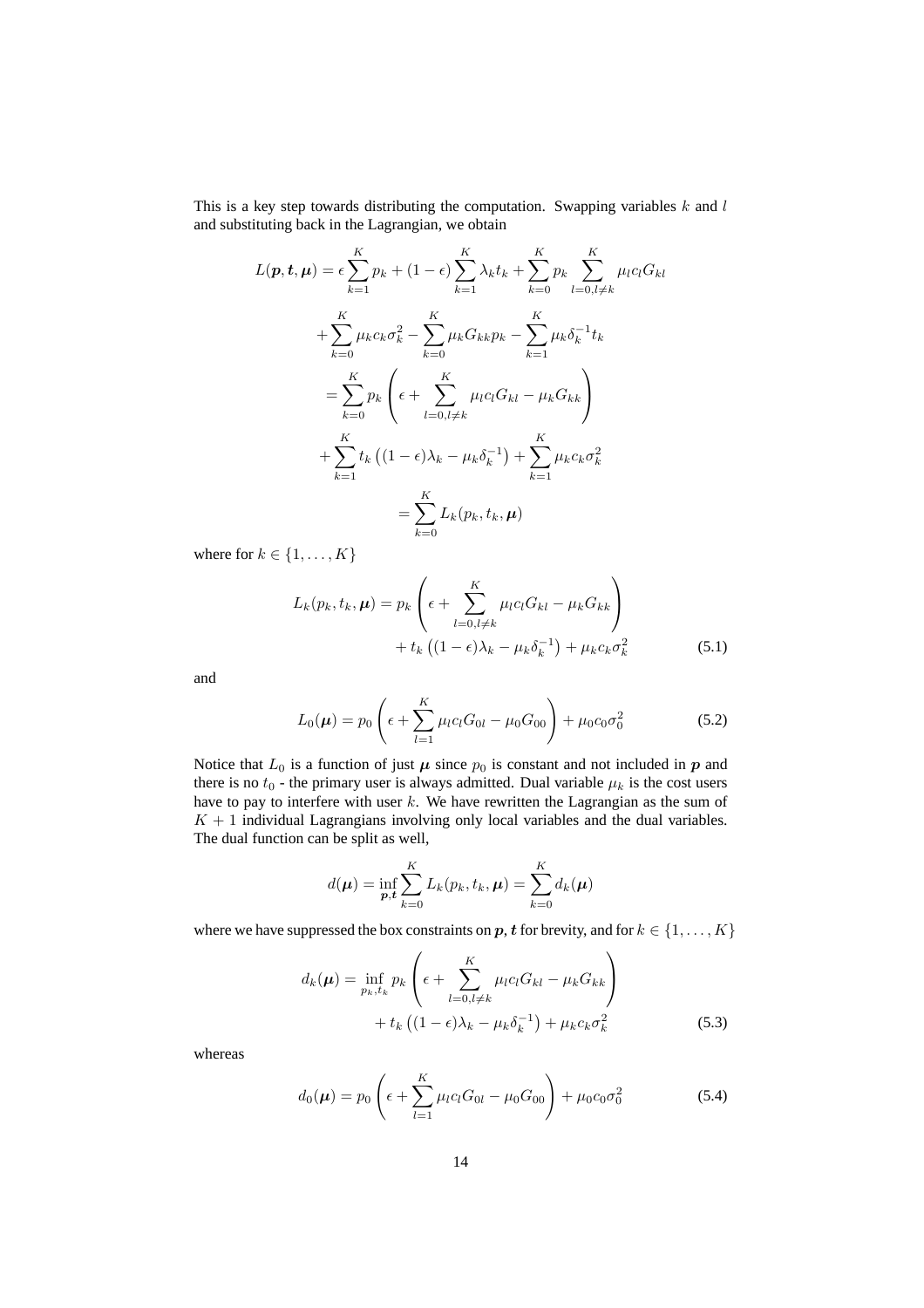As expected  $d_0$  is constant over  $p$  and  $t$ . This is a consequence of the fact that the primary user has no local (i.e. primary) variables to optimize. The resulting dual problem is

$$
\max_{\boldsymbol{\mu} \in \mathbb{R}_+^{K+1}} d(\boldsymbol{\mu}) \tag{5.5}
$$

which can be solved in a distributed fashion using the projected subgradient method. The overall approach iterates between computing minimizers of (5.3) in *closed form*, using them to calculate subgradients of d, and updating costs  $\mu$ .

In order to recover the solution of  $(3.17)-(3.21)$  (i.e., the optimal primal variables) from the dual problem, the objective of the primal problem should be strictly convex. The linear objective in (3.17) is convex, but not strictly convex. We may bypass this difficulty by approximating the objective in (3.17) with

$$
\epsilon \sum_{k=1}^{K} p_k^{1+\theta} + (1-\epsilon) \sum_{k=1}^{K} \lambda_k t_k^{1+\theta} \tag{5.6}
$$

where  $\theta$  is a small positive constant which can be chosen to ensure that the solution of the modified problem is within specified tolerance from that of the original problem. With this modification, (5.1) becomes

$$
L_k(p_k, t_k, \mu) = p_k \left( \epsilon p_k^{\theta} + \sum_{l=0, l \neq k}^{K} \mu_l c_l G_{kl} - \mu_k G_{kk} \right)
$$

$$
+ t_k \left( (1 - \epsilon) \lambda_k t_k^{\theta} - \mu_k \delta_k^{-1} \right) + \mu_k c_k \sigma_k^2 \tag{5.7}
$$

whereas (5.3) becomes

$$
d_k(\boldsymbol{\mu}) = \inf_{p_k, t_k} p_k \left( \epsilon p_k^{\theta} + \sum_{l=0, l \neq k}^K \mu_l c_l G_{kl} - \mu_k G_{kk} \right) + t_k \left( (1 - \epsilon) \lambda_k t_k^{\theta} - \mu_k \delta_k^{-1} \right) + \mu_k c_k \sigma_k^2
$$
 (5.8)

and both are strictly convex. Note that  $L_k(p_k, t_k, \mu)$  contains a term depending only on  $p_k$ , another depending only on  $t_k$ , and separate interval constraints on  $p_k$ ,  $t_k$ . It follows that minimization of  $L_k(p_k, t_k, \mu)$  with respect to  $p_k, t_k$  amounts to two separate 1-D strictly convex subproblems. Taking partial derivatives with respect to  $p_k$ ,  $t_k$ , and equating to zero, we obtain

$$
p_k^* = \left(\frac{\mu_k G_{kk} - \sum_{l=0, l \neq k}^K \mu_l c_l G_{kl}}{\epsilon (1+\theta)}\right)^{1/\theta} \tag{5.9}
$$

and

$$
t_k^* = \left(\frac{\mu_k \delta_k^{-1}}{(1 - \epsilon)\lambda_k (1 + \theta)}\right)^{1/\theta} \tag{5.10}
$$

followed by projection of  $p_k^*$  onto  $[0 \, P_k^{MAX}]$ , and  $t_k^*$  onto  $[0 \, 4]$ . In each iteration, user k updates  $p_k$  and  $t_k$  as above, then updates  $\mu_k$  using a projected subgradient step

$$
\mu_k = [\mu_k - \alpha \rho_k]_+\tag{5.11}
$$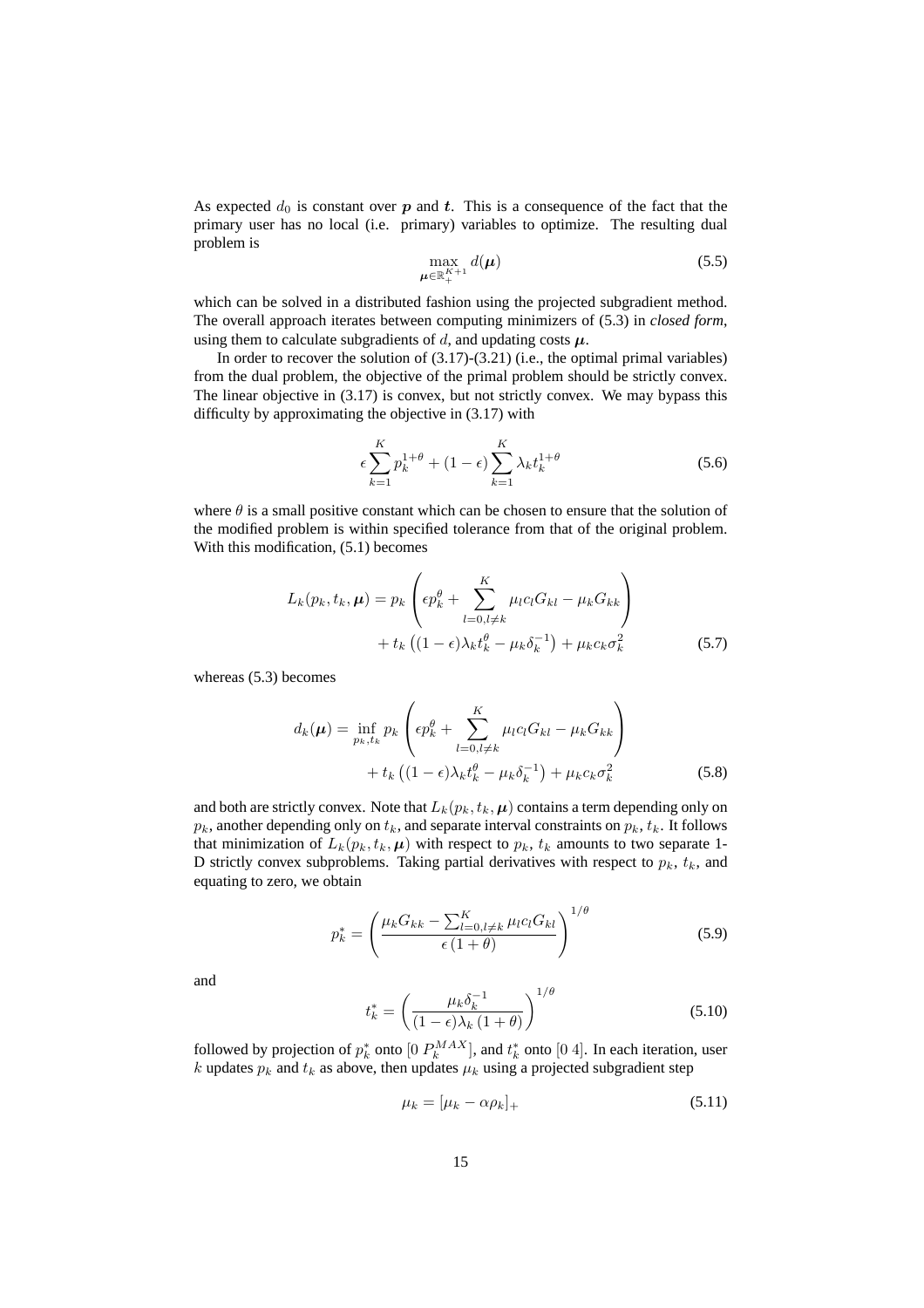where  $[\cdot]_+$  denotes projection onto the positive half-space,  $\alpha$  is a suitable step size,  $\rho_k$ is the positive slack from the SINR constraints, which for  $k \in \{1, \ldots, K\}$  is given by

$$
\rho_k(p_k, t_k) = G_{kk} p_k + \delta_k^{-1} t_k - c_k \sum_{l \neq k} G_{lk} p_l - c_k \sigma_k^2 \tag{5.12}
$$

and

$$
\rho_0 = G_{00} p_0 - c_0 \sum_{l \neq 0} G_{l0} p_l - c_0 \sigma_0^2 \tag{5.13}
$$

It has been shown (e.g., section 6.3 in [4], and [34]) that, if for every k and given  $\mu$ ,  $p_k^*$  and  $t_k^*$  are minimizers of  $L_k$ , the vector of slacks  $\rho_k(p_k^*, t_k^*)$  makes up a subgradient of the negative dual function  $-d$  at  $\mu$ . Using the update rule in (5.11) results in minimizing  $-d$  or, equivalently, solving our dual problem.

The convergence properties of the algorithm are dependent on the choice of step size  $\alpha$ . There are various strategies for the step size choice in the literature. We chose  $\alpha_i = \alpha_0/i$  where i is the iteration number and  $\alpha_0$  is the initial step size (this sequence is square summable but not summable). This ensures convergence to the optimal solution (e.g., Proposition 6.3.4 in [4]), however the speed of convergence depends heavily on the choice of  $\alpha_0$ . Fig. 6.8 illustrates convergence of the primal  $t_k$  variables in an infeasible scenario with  $K = 3$  nodes.

#### **5.1 Distributed Deflation and Feedback Requirements**

The algorithm used in the distributed setting is essentially the LPD algorithm described in Section 3.4, where the primal-dual method described in this section is used instead of a centralized LP solver for step 2. In each iteration of this primal-dual method, user  $k \in \{1, \ldots, K\}$  updates its local variables using (5.9), (5.10), (5.12), (5.11) [or (5.13), (5.11) for  $k = 0$ . The update in (5.9) requires that node k is aware of  $c_l$ ,  $G_{kl}$  and the current price  $\mu_l$  for each neighboring node l affected by interference from node k (i.e., for which  $G_{kl} \neq 0$ ). A separate low-rate control channel can be used to pass around this information to neighboring nodes. The update in  $(5.12)$ ,  $(5.11)$ ,  $[or (5.13)$ ,  $(5.11)$ for  $k = 0$ ] is lighter in terms of feedback, as it only requires measuring the received interference plus noise (i.e., the quantity  $\sum_{l \neq k} G_{lk} p_l + \sigma_k^2$ ).

After convergence of the primal-dual method (end of step 2 in the algorithm), each link checks if its SINR constraint is satisfied. If not, a distributed consensus process to select a link to drop is initiated by any link, via the control channel. In order for the link dropping heuristic described in 3.4 to be used, again certain quantities need to be communicated over the control channel.

Let  $p_k^e$  be the excess power needed for link k to attain its target SINR, assuming all other link powers are those obtained upon convergence. Link  $k$  computes the sum of *excess* interference caused to and received from neighboring links, i.e.,  $m_k := p_k^e \sum_{l \neq k} G_{kl} + \sum_{l \neq k} G_{lk} p_l^e$ . This requires that link k also knows  $G_{lk}, p_l^e$  for the links it receives interference from. This information can be locally shared using the control channel. A distributed consensus-on-the-max algorithm can then be employed over the control channel to reach agreement on the index of the link with maximum  $m_k$  and drop that link.

Distributed consensus algorithms have attracted considerable interest in signal processing lately, sparked by the work of Xiao and Boyd [27], among others. Distributed consensus has a longer history though, including the case of consensus-on-the-max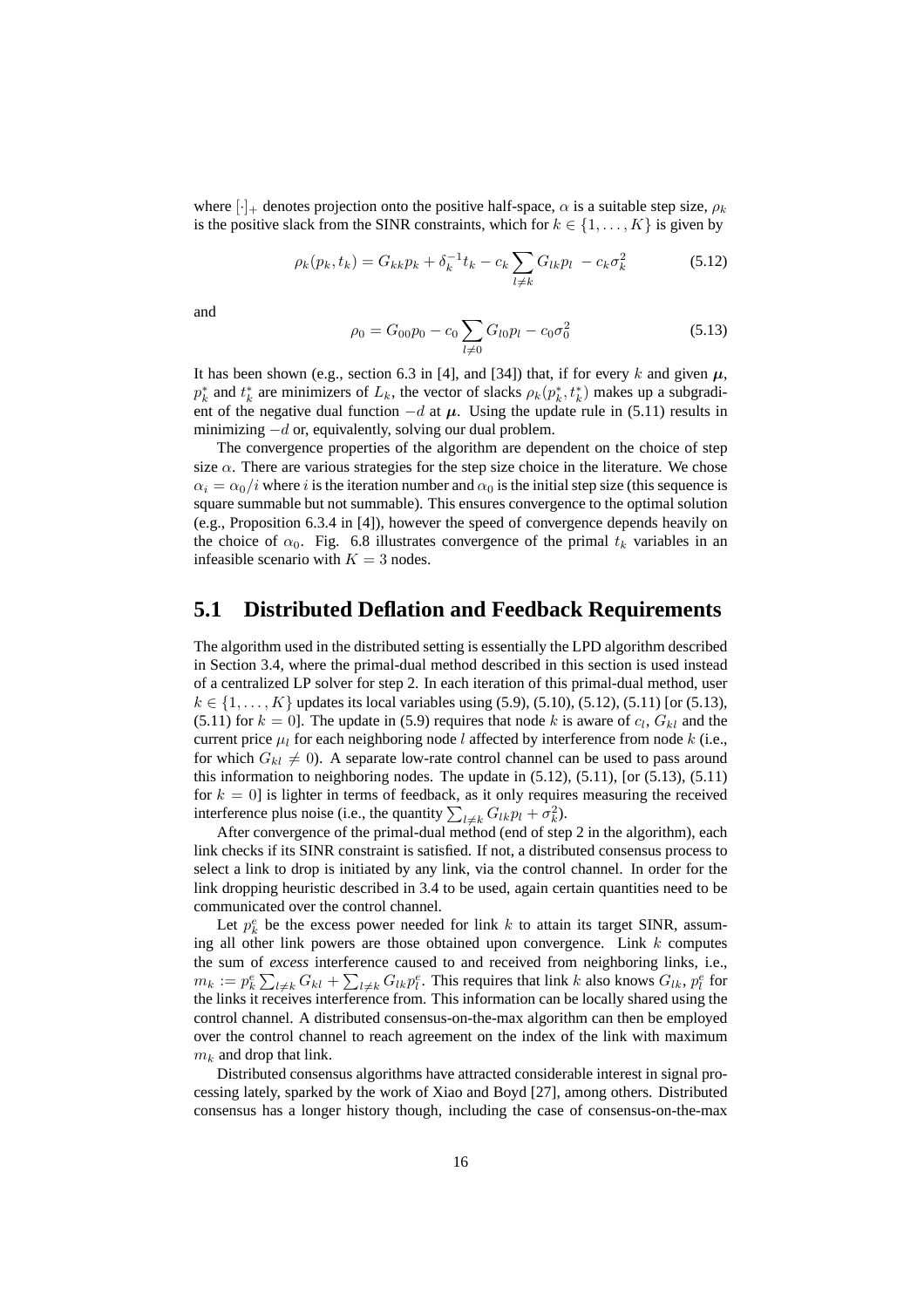and general functions; see [6] and references therein. A distributed flow that achieves consensus-on-the-max in finite time for strongly connected graphs is given in [6]. A conceptually simpler discrete-time approach is to let each node compute a local maximum at each time-step. If the graph is strongly connected, this will yield consensus on the global maximum in at most  $r$  steps, where  $r$  is the radius of the graph. This assumes that interim estimates are exchanged between neighbors at each time step, however it is easy to relax this requirement and still guarantee convergence, under mild assumptions.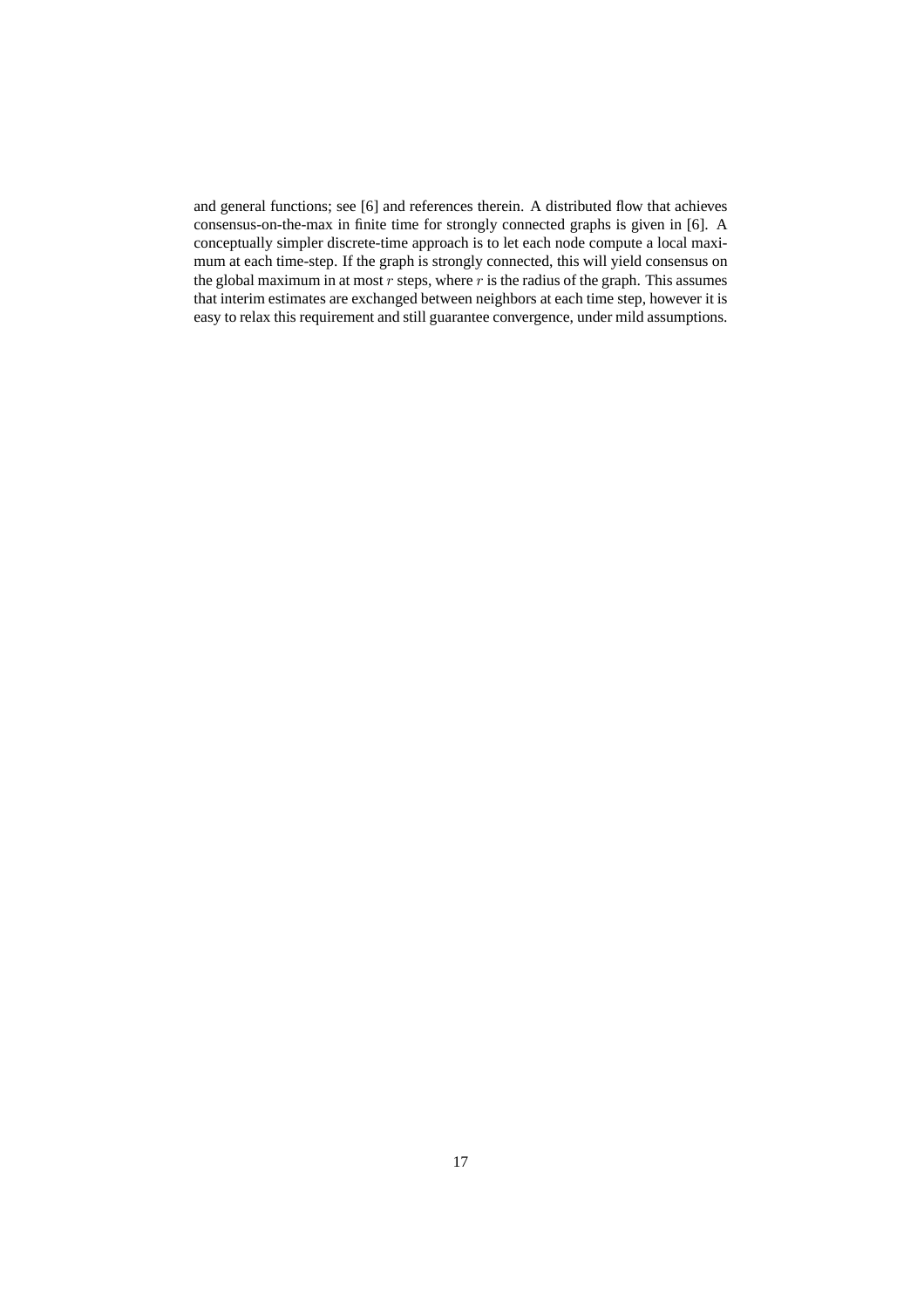## **Simulations**

We carried out three sets of experiments: centralized with perfect CSI, distributed with perfect CSI and robust centralized with CSI uncertainty. In each case we examined scenarios with and without a primary user, to cover cognitive radio and ad-hoc settings, respectively. In all our simulations we tested the ability of each algorithm to admit a close to optimal (as given by enumeration) number of users for varying  $K$  (user population), target SINR, or channel gain uncertainty in the robust case.

In the sequel, each figure reports Monte-Carlo (MC) average results for at least 300 MC runs. For each MC run, transmitter locations are uniformly drawn on a 2 Km  $\times$  2 Km square. For each transmitter location, a receiver location is drawn uniformly in a disc of radius 400 meters, excluding a radius of 10 meters. The power budget for any link k is given by  $P_k^{MAX} = bP_k^{MIN}$ , where  $P_k^{MIN}$  is the minimum power required for the link to satisfy its SINR constraint in the absence of any interference. The primary user's power is fixed to  $P_k^{MAX}$ . Link gains are calculated by  $G_{ij} = 1/d_{ij}^4$  where  $d_{ij}$  is the Euclidean distance between transmitter  $i$  and receiver  $j$ , and receiver noise is set to  $-60$  dBm. For our relaxation-based algorithms, the  $\delta_k$  are kept close to the respective bounds (specifically at 0.999 times the value given by (3.6)) and  $\epsilon$  is set to one order of magnitude smaller than the upper bound given by (3.5).

#### **6.1 Centralized Algorithm under Perfect CSI**

Results for this set of experiments are summarized in Figures 6.1 to 6.5. As a baseline for our LPD algorithm, we implemented the gradual removals GRN-DCPC algorithm of [1]. This algorithm was not developed for a cognitive radio scenario (it does not account for interference to the primary user). Despite its age, [1] still represents the state-of-art in the case when no primary users are considered. The heuristic used was 'SMART' as described in [1]. In the course of implementing this algorithm, we came up with an improved variant, which we also included in our simulations under the name 'GRN-DCPC SMART Modified'<sup>1</sup>.

In order to include the ultimate upper bound in our comparisons, we also developed a carefully optimized stack-based enumeration algorithm that always finds the optimum solution for modest problem sizes (up to 20 secondary users). This works by either

<sup>&</sup>lt;sup>1</sup>The modification consists of normalizing cross gains by the transmitter's self link gain, instead of the receiver's self link gain. Using the notation in [1] (beware of the reversed role of indices) this translates to  $\alpha_{ij} = g_{ij}/g_{jj}$  instead of the original  $\alpha_{ij} = g_{ij}/g_{ii}$  (for  $j \neq i$ ).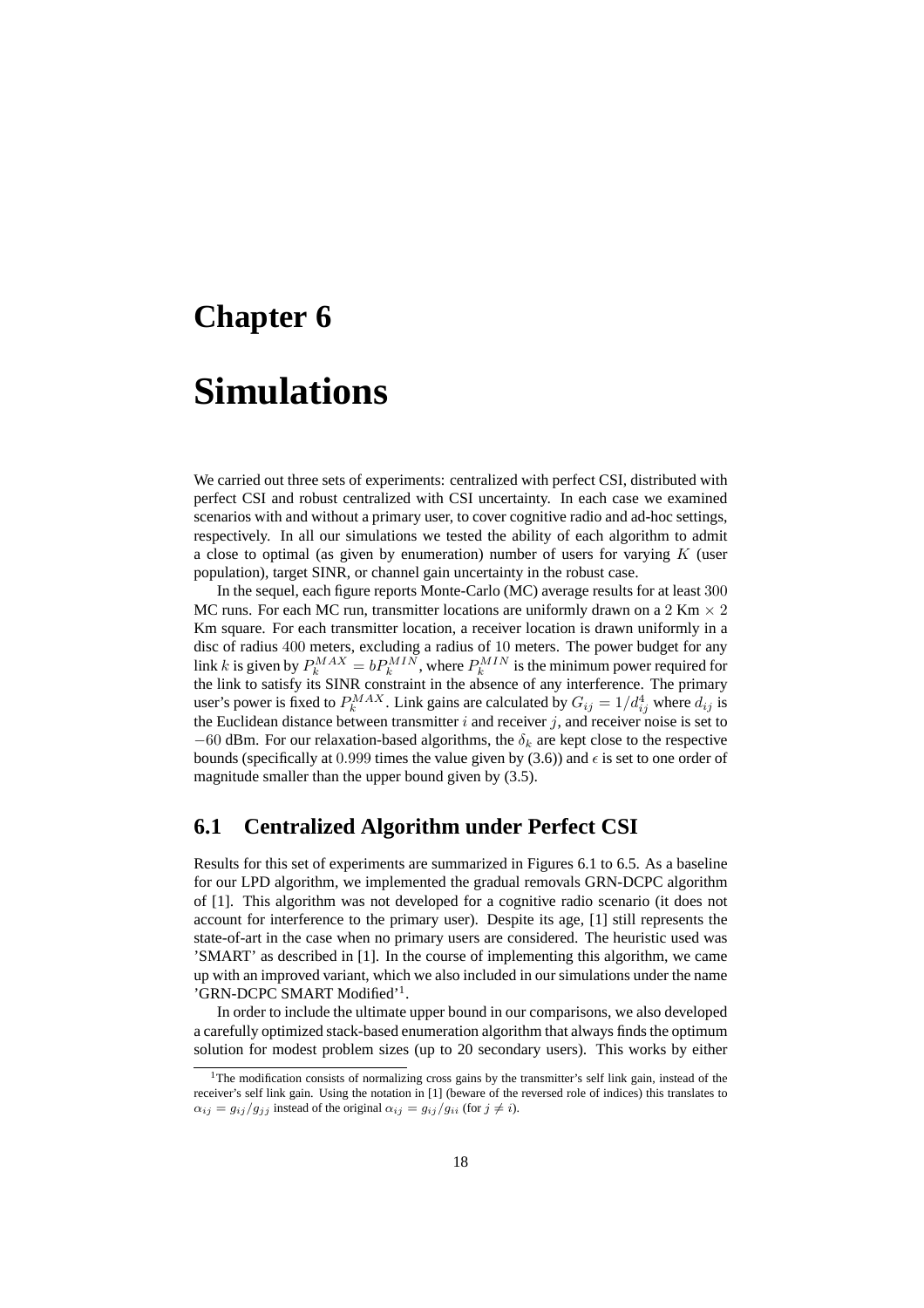growing or pruning the candidate set of users. In growing mode, once an infeasible set has been detected, its supersets are not tested; in pruning mode, once a feasible set has been found, its subsets are not tested. The code was verified against brute-force enumeration in extensive Monte-Carlo experiments for up to 12 users.

In all experiments in this section, except for figure 6.3 we set the power budget coefficient to  $b = 5$ . A comparison of LPD, the two flavors of GRN-DCPC, and the optimal solution (via enumeration) in terms of the average number of admitted users versus the user population, K, is provided in Figure 6.1 for  $c_k = 0$  dB and  $c_k = 8$  dB. Our modification of 'GRN-DCPC SMART' performs better than the original and LPD performs very close to optimal for the range considered. Figure 6.2 shows the average number of admitted users versus a larger number of candidate users, illustrating the increasing gap of LPD relative to both flavors of GRN-DCPC.

The transition from the power limited to the interference limited regime is illustrated in Figure 6.3, as the average number of admitted users over the power budget coefficient b. There we can see a 'law of diminishing returns'-type behavior, where gains from power are only reaped in the early stages of increasing the power budget.

Figures 6.4 and 6.5 depict results in a cognitive radio setting. The primary transmitter and receiver, when present, are located on an edge of the  $2 \text{ Km} \times 2 \text{ Km}$  square, 1 Km apart and symmetrically with respect to the edge midpoint. For Figure 6.4, a single primary user is present with  $c_0 = 2dB$ , and for the secondary users  $c_k = 2dB$ , or  $c_k = 5dB$ . Figure 6.5 shows the average number of admitted users versus the secondary user's SINR target, with or without a primary user (curves marked  $P = 1$  or  $P = 0$ , respectively) with  $c_0 = 2dB$ . In this case, the number of admitted users decreases roughly linearly with respect to the SINR target in dB. In both figures we notice that our LPD algorithm performs close to optimal in the scenarios considered.

#### **6.2 Centralized Algorithm with Imperfect CSI**

In order to assess the performance of our robust SOCD algorithm, we use the same simulation setup as in our previous experiments. The new element lies in our modeling of channel gain uncertainty. As already described in Section 4, for any given receiver, the receiving gains are assumed to be lying in an ellipsoid centered on the nominal gain values. Furthermore, for the purpose of these simulations we assume diagonal ellipsoid matrices and perfect self link gain knowledge. Specifically, the entries of the ellipsoid matrix  $E_k$  are given by:

$$
E_k(i,j) = \begin{cases} \eta_k G_{ik}, & i = j \text{ and } i \neq k \\ 0, & \text{otherwise} \end{cases}
$$

where  $\eta_k \in [0, 1)$  represents the level of uncertainty for the receiving gains estimated by receiver k. The amount of this uncertainty is a fraction of the actual gains, modeling an additive uncertainty for an estimate in dB.

The deflation algorithm employed here is the robust SOCD described in section 4. Only enumeration is available for comparison in the robust case. This is similar to the enumeration algorithm used in our earlier simulations, only this time using the SOCP formulation of Section 4 to test user subsets for admissibility. Figure 6.6 shows the average number of admitted users versus the total number of users for  $c_k = 2$ , no primary user present, and uncertainty coefficients  $\eta_k = 0.1$  or  $\eta_k = 0.9$ . Figure 6.7 shows the average number of admitted users for 10 candidate users, versus the uncertainty coefficient  $\eta_k$ . For this figure  $c_k = 0$ , one set of curves is without a primary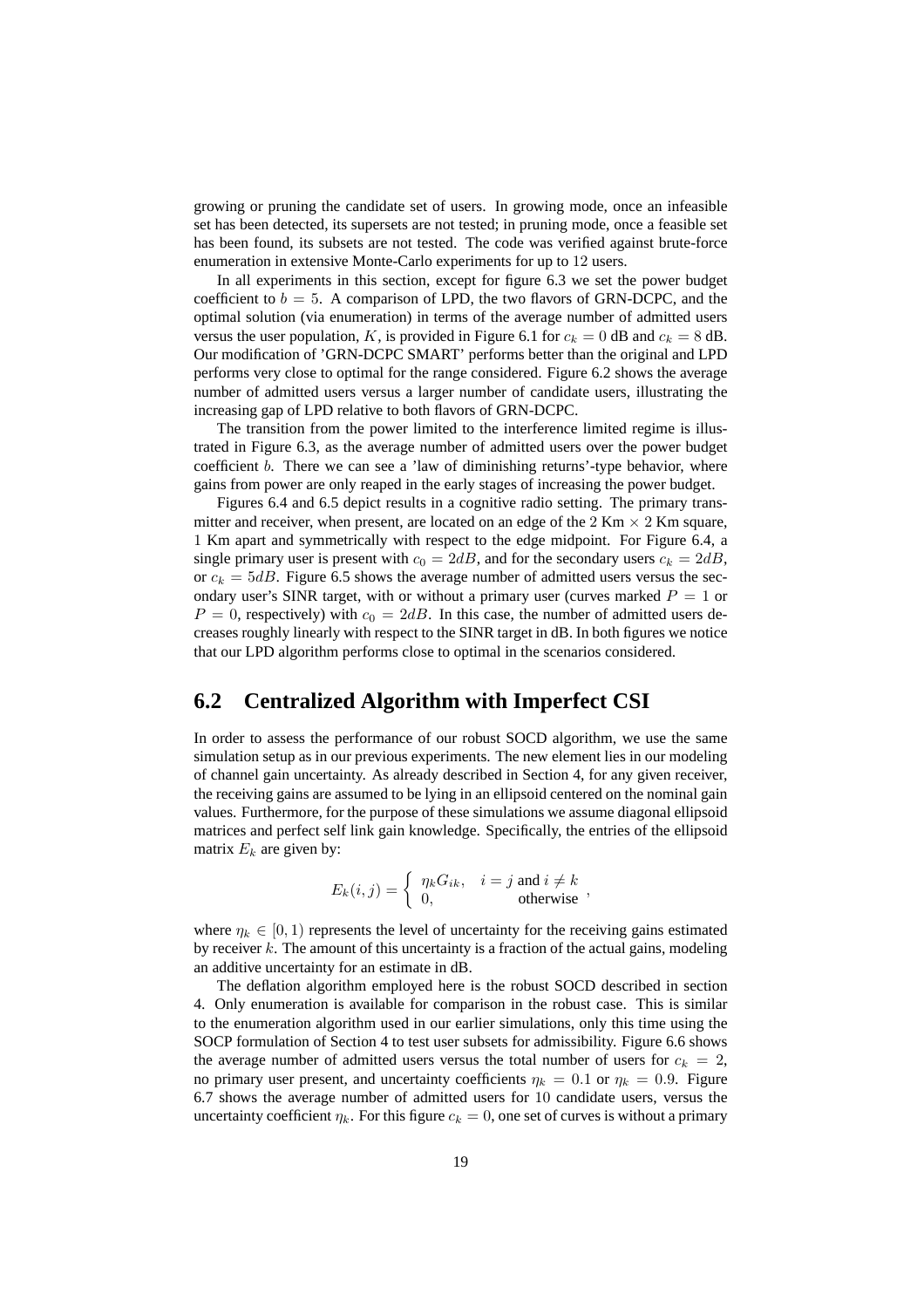user and the other set includes a primary user with  $c_0 = 2$  and higher estimation uncertainty than the more versatile secondary users ( $\eta_0 = 2\eta_k$ ). Again our SOCD algorithm performs very close to optimal.

### **6.3 Distributed Algorithm**

To assess the performance of our distributed LPD algorithm we will again compare to the two flavors of GRN-DCPC and enumeration, described in Section 6.1. We present indicative simulation results for both an ad-hoc scenario without a primary user (to enable comparison with [1]), and a cognitive radio scenario with a primary user present. In all experiments in this section we set the power budget coefficient to  $b = 2$ .

For the distributed-algorithm-specific parameters discussed in Section 5 we set  $\theta =$ 0.2, and the initial step-size was empirically set to  $\alpha_0 = 1$ . The dual variables were initialized as  $\mu_k \sim 1/G_{kk}$ , and the slacks  $\rho_k$  were normalized by  $G_{kk} \delta_k^{-1}$  to bring the different links to scale and ensure approximately equal rates of convergence. A maximum of 5K iterations were allowed for the primal-dual distributed solver of the relaxed problem, followed by a final phase that linearly brings  $\alpha_i$  to 0 in 500 iterations, thus damping any residual oscillation.

Figure 6.9 reports the average number of users admitted versus the total number of users for  $c_k = 2$ , for enumeration, the two flavors of GRN-DCPC, the centralized LPD algorithm, and its distributed counterpart, with or without a primary user with  $c_0 = 2$ . Since the GRN-DCPC algorithms are not applicable in scenarios with primary users, they are omitted in the second set of curves. Finally, figure 6.10 shows the average number of users admitted versus the secondary users' SINR target for 12 users and  $c_0 = 2.$ 

We notice that our distributed LPD performs the same as the centralized LPD, which is a significant improvement over 'GRN-DCPC SMART'. Our modification of 'GRN-DCPC SMART' performs close to LPD in this simulation, however we would like to point again to the results in figure 6.2, which demonstrate the clear superiority of LPD for a large number of users.

For the purpose of discussing the communication requirements and solution speed of our distributed algorithm, let us give an example. Assume a 10 Mbps control channel. At every iteration, every user has to broadcast its dual variable  $\mu_k$ . A conservative estimate of the message size including coding and user ID gives us a packet of 50 bits. Assuming a total of 10 users this translates to 20K iterations or approximately 4 link removals per second. Compared to this, simpler algorithms like GRN-DCPC [1] (or its improved variant proposed herein) take only a small fraction of the time, making the use of distributed deflation worth when we do admission control infrequently (for relatively longer transmission rounds) and/or in difficult scenarios where we need to squeeze-in the maximum possible number of users.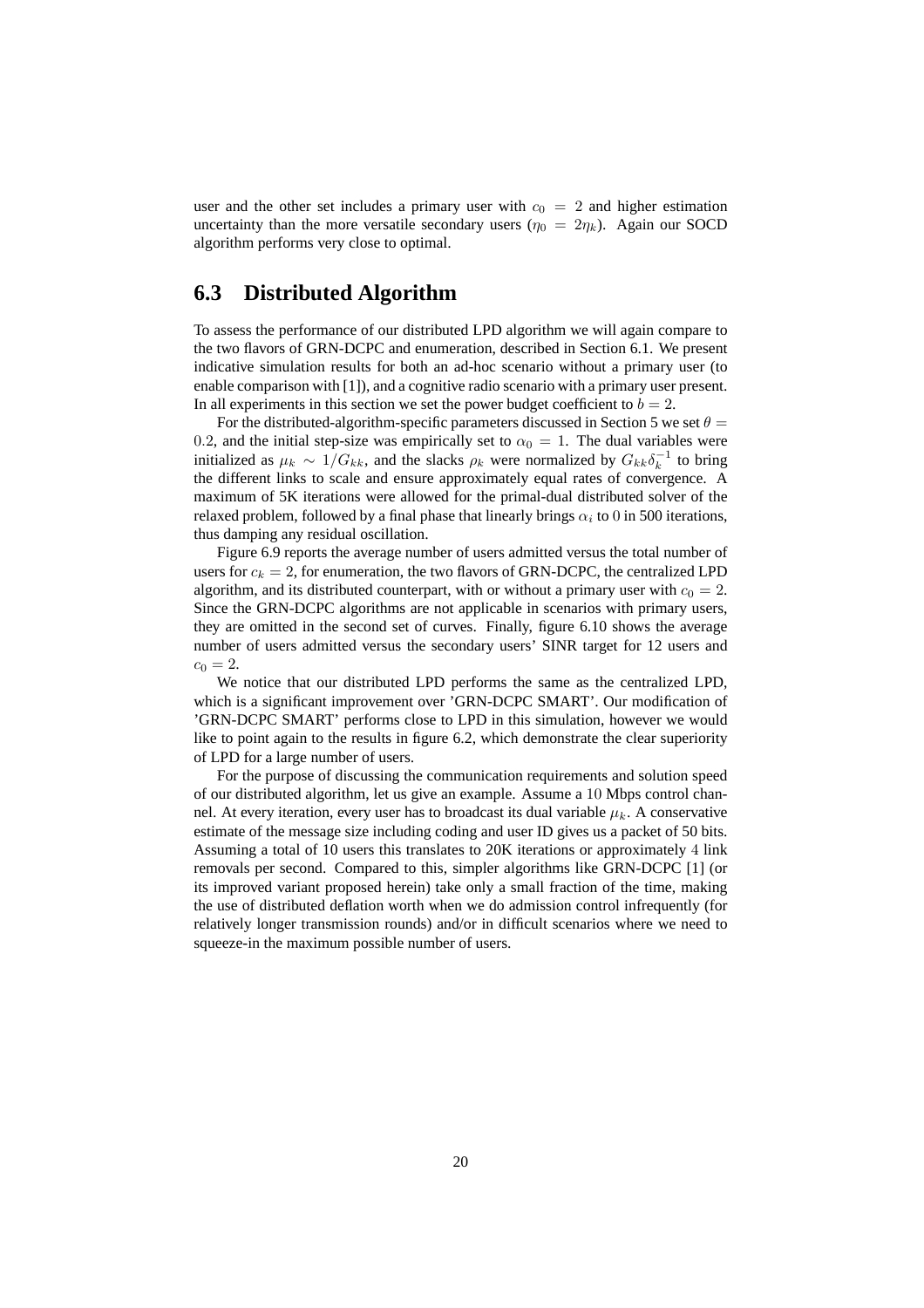

Figure 6.1: Mean number of admitted users vs. total number of candidate users, for  $c_k = 0$  and  $c_k = 8$  dB.



Figure 6.2: Mean number of admitted vs. total number of users, for a large candidate population and  $c_k = 2$ .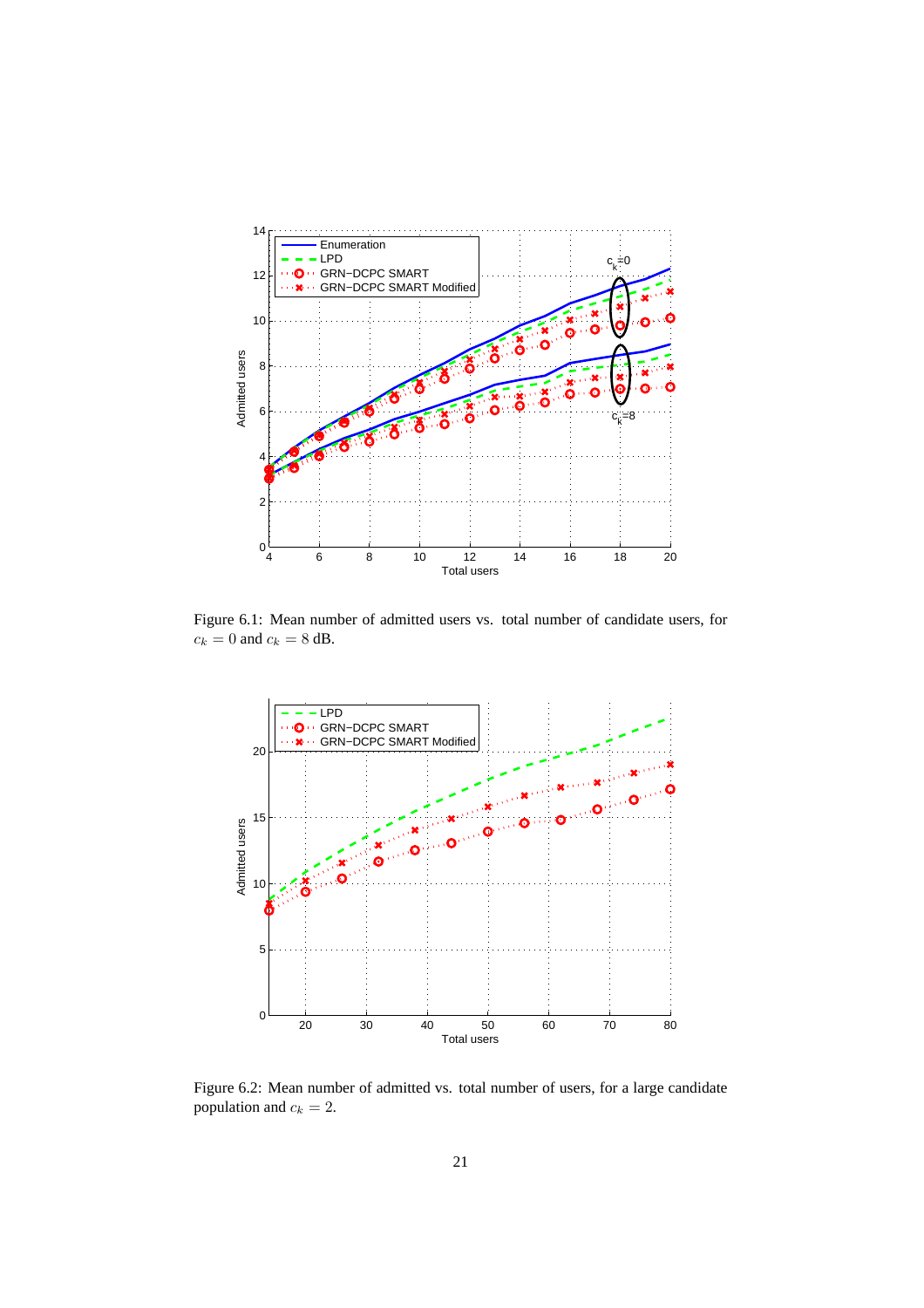

Figure 6.3: Mean number of admitted users vs. power budget coefficient b, for  $c_k = 2$ and 50 users.



Figure 6.4: Mean number of admitted secondary users vs. total number of secondary users, for a single primary link with  $c_0 = 2$  dB and secondary SINR  $c_k = 2$  or  $c_k = 5$ .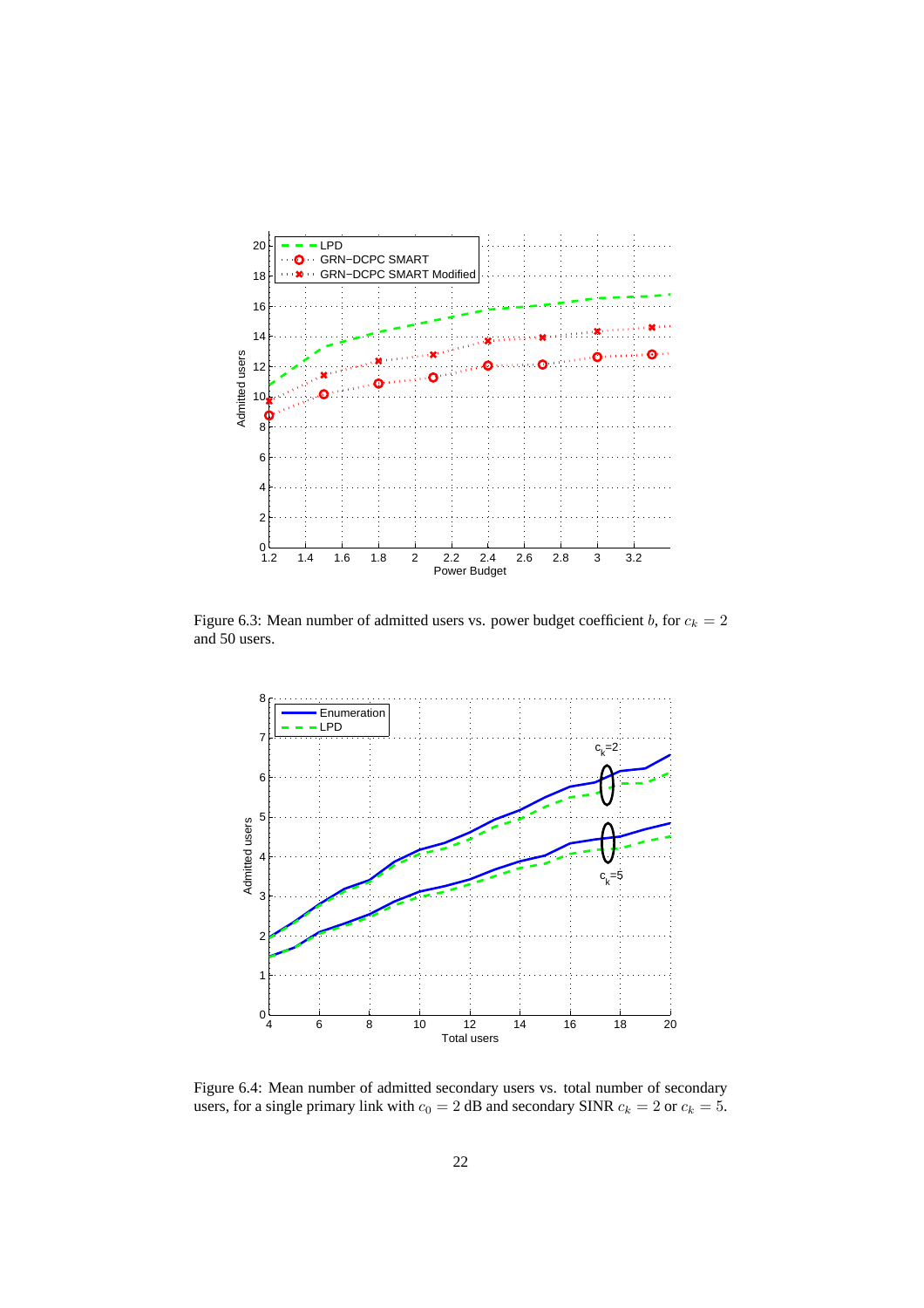

Figure 6.5: Mean number of admitted users vs. secondary user SINR constraint for 12 secondary users, with  $(P = 1)$  / without  $(P = 0)$  a primary user with  $c_0 = 2$ .



Figure 6.6: Robust case: Mean number of admitted users for  $c_k = 2$ , and  $\eta_k = 0.1$  or  $\eta_k = 0.9$ .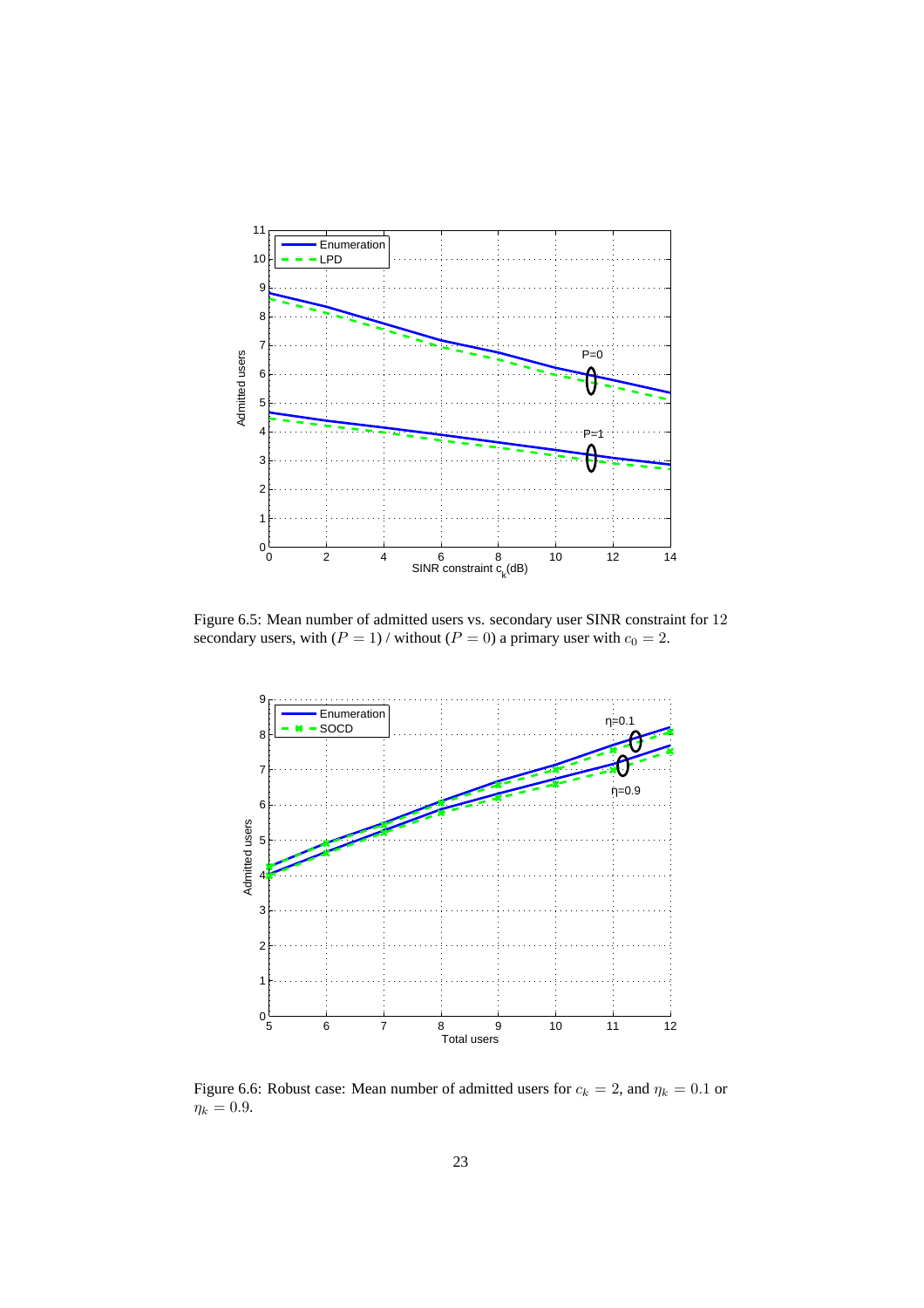

Figure 6.7: Robust case: Mean number of admitted users vs. uncertainty  $\eta_k$ , for 10 secondary users with  $c_k = 0$ , with  $(P = 1)$  / without  $(P = 0)$  a primary user. For the primary user  $c_0 = 2$ , gain uncertainty set to  $\eta_0 = 2\eta_k$ .



Figure 6.8: Distributed implementation: Convergence of primal  $t_k$  (infeasible scenario of 3 users).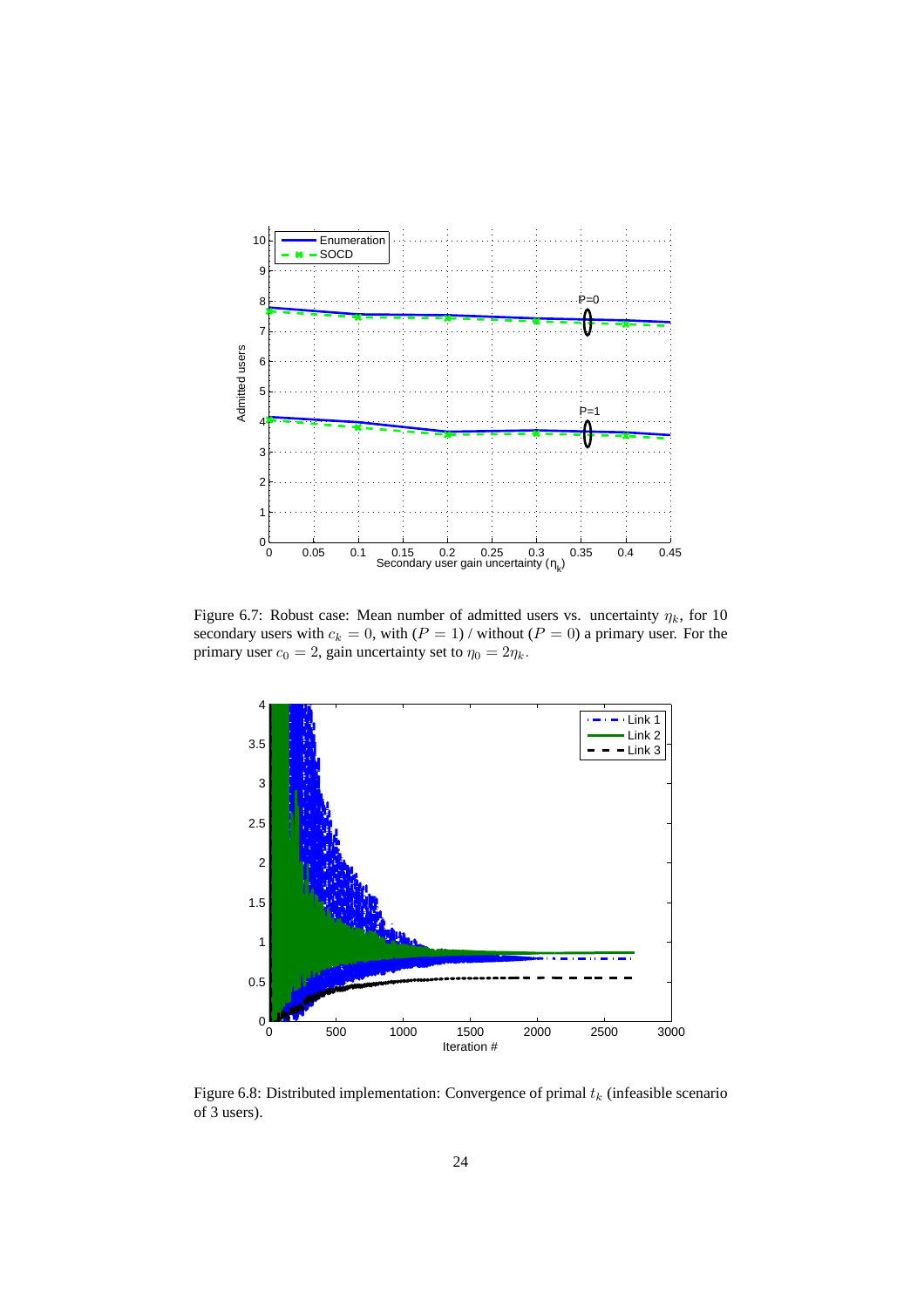

Figure 6.9: Distributed implementation: Mean number of admitted users vs. total number of secondary users with  $c_k = 2$ , with  $(P = 1)$  / without  $(P = 0)$  a primary user with  $c_0 = 2$ .



Figure 6.10: Distributed case: Mean number of admitted users vs. SINR target for secondary users, with  $(P = 1)$  / without  $(P = 0)$  a primary user with  $c_0 = 2$ .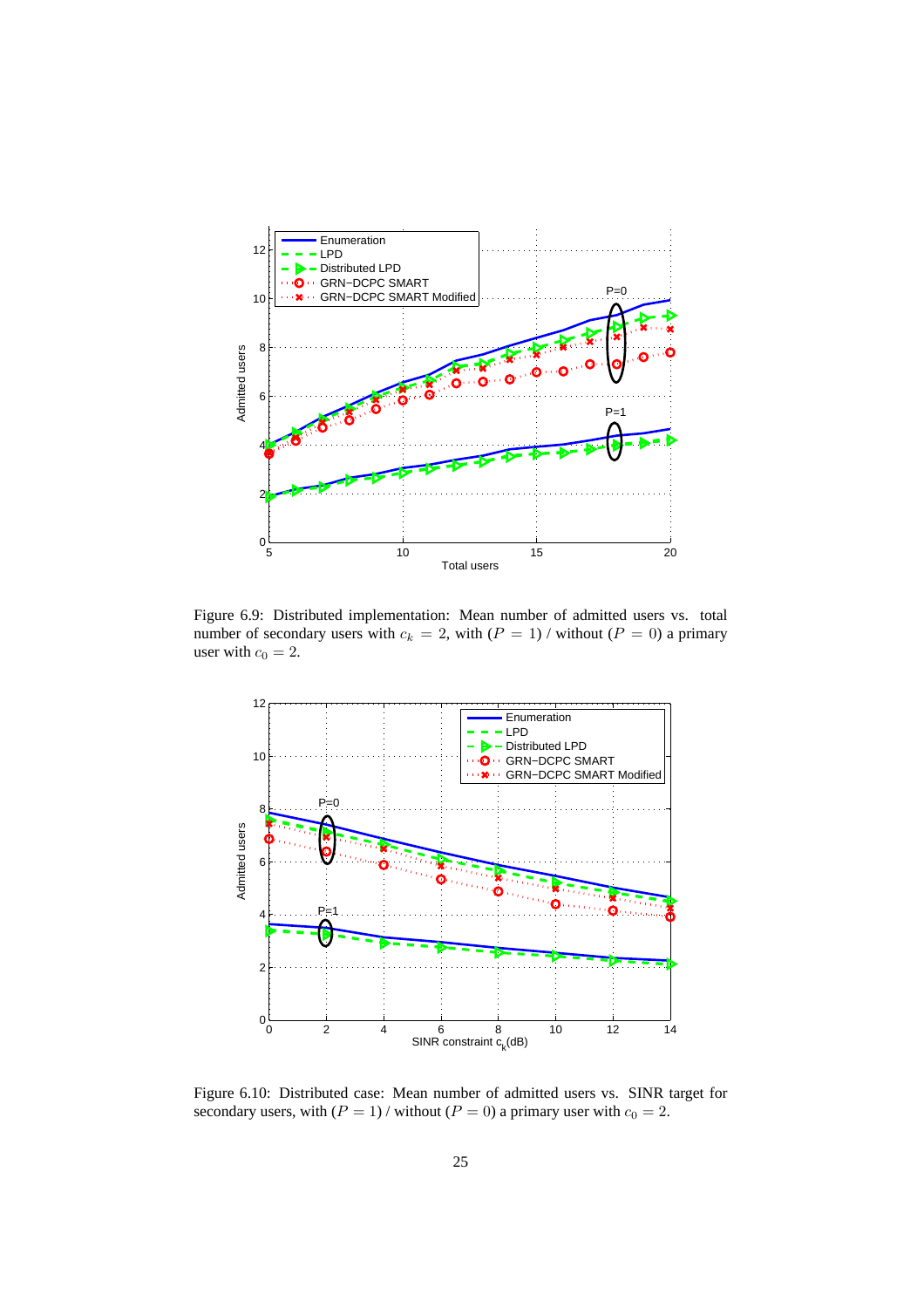# **Discussion and Conclusions**

Our results suggest that the proposed LPD algorithm is very promising. It indeed comes close to attaining the performance of the optimal solution at the cost of solving  $O(K)$  LP problems in the worst case. This requires a fraction of a second on a current personal computer, as opposed to several minutes needed for enumeration for  $K = 20$ , which is modest. LPD clearly outperforms the state-of-art when no primary users are considered. This is already important, because the joint admission and power control problem has been under scrutiny for many years. Interestingly, our robust solution (the SOCD algorithm) appears to have an even smaller gap relative to the optimal robust solution.

We have also developed a distributed implementation of the joint admission and power control algorithm. The new implementation alternates between a distributed approximation phase and a distributed deflation phase. The latter employs consensuson-the-max to select a link to drop, if needed. Both phases require local communication and computation. Still, communication and computation requirements are considerably higher than those of simpler heuristic solutions, making distributed deflation worth its cost in relatively challenging scenarios, or when we schedule for (and costs are amortized over) longer horizons.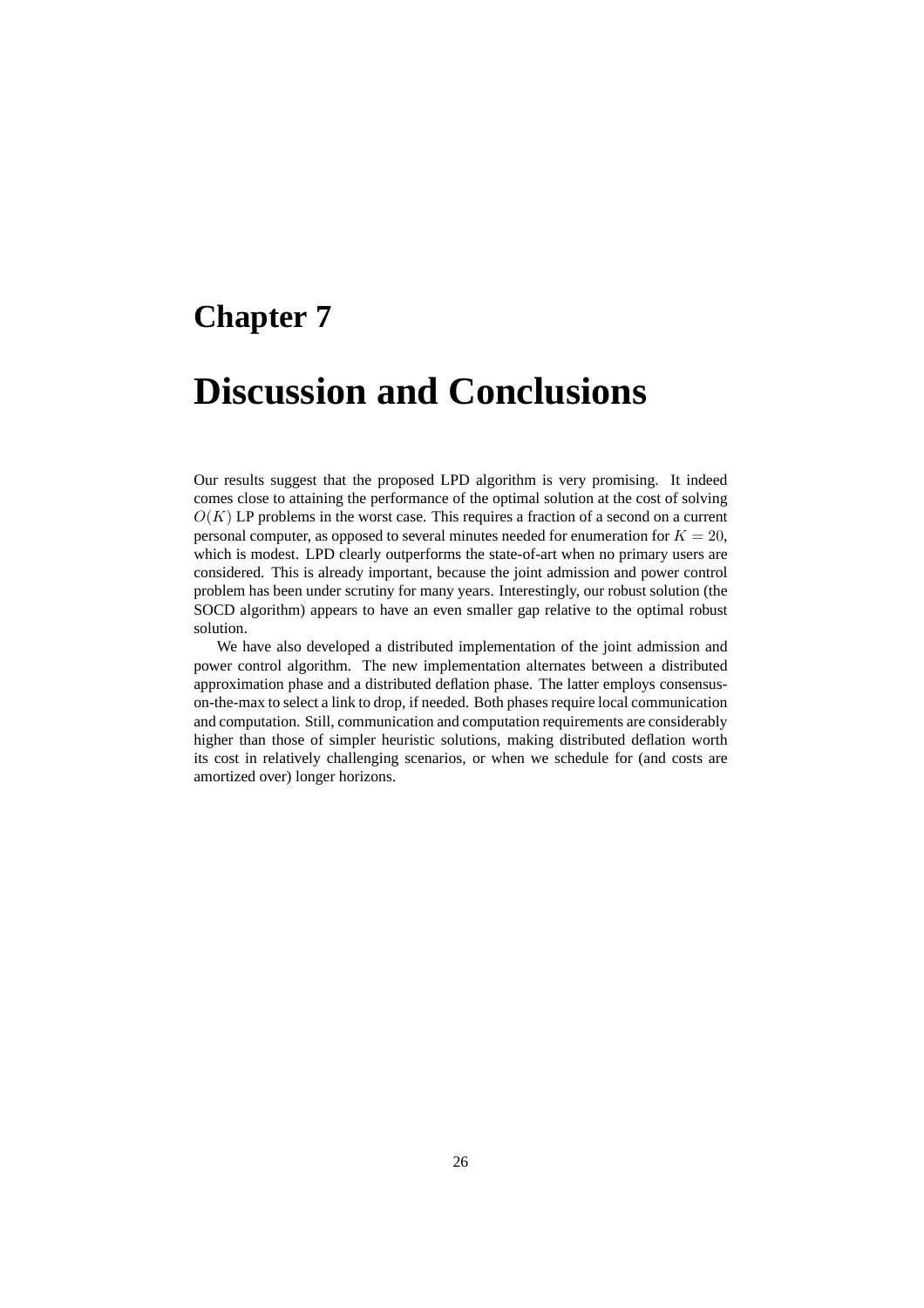## **Bibliography**

- [1] M. Andersin, Z. Rosberg, and J. Zander, "Gradual Removals in Cellular PCS with Constrained Power Control and Noise," *Wireless Networks*, vol. 2, pp. 27– 43, 1996.
- [2] N. Bambos, S.C. Chen, and G.J. Pottie, "Channel access algorithms with active link protection for wireless communication networks with power control," *IEEE/ACM Trans. on Networking*, vol. 8, no. 5, pp. 583–597, October 2000.
- [3] A. Behzad, I. Rubin, and P. Chakravarty, "Optimum Integrated Link Scheduling and Power Control for Ad Hoc Wireless Networks," in *Proc. 2005 Wireless And Mobile Computing, Networking And Communications, Conference* (WiMob2005), vol. 3, pp. 275–283, 2005.
- [4] D. P. Bertsekas, *Convex Optimization Theory*, Athena Scientific, 2009.
- [5] S. Boyd, and L. Vandenberghe, *Convex Optimization*, Cambridge University Press, 2004; see also http://www.stanford.edu/∼boyd/cvxbook.html.
- [6] Jorge Cortes, "Distributed algorithms for reaching consensus on general functions," *Automatica*, vol. 44, no. 3, pp. 726-737, March 2008.
- [7] T. Elbatt and A. Ephremides, "Joint Scheduling and Power Control for Wireless *Ad Hoc* Networks," *IEEE Trans. on Wireless Communications*, vol. 3, no. 1, pp. 74–85, 2004.
- [8] Federal Communications Commission, "Spectrum Policy Task Force," Rep. ET Docket no. 02-135, Nov. 2002.
- [9] M.R. Garey and D.S. Johnson, *Computers and Intractability. A Guide to the Theory of NP-Completeness*. W.H. Freeman and Company, 1979.
- [10] S.A. Grandhi, J. Zander, and R. Yates, "Constrained Power Control," *Wireless Personal Commun.,* vol. 1, no. 4, April 1995.
- [11] K. Hamdi, W. Zhang, and K.-B. Letaief, "Joint Beamforming and Scheduling in Cognitive Radio Networks," in *Proc. GLOBECOM 2007*, pp. 2977-2981, Nov. 26-30, 2007.
- [12] M. H. Islam, Y. C. Liang, and A. T. Hoang, "Joint beamforming and power control in the downlink of cognitive radio networks," in *Proc. IEEE WCNC 2007*, Hong Kong, Mar. 2007.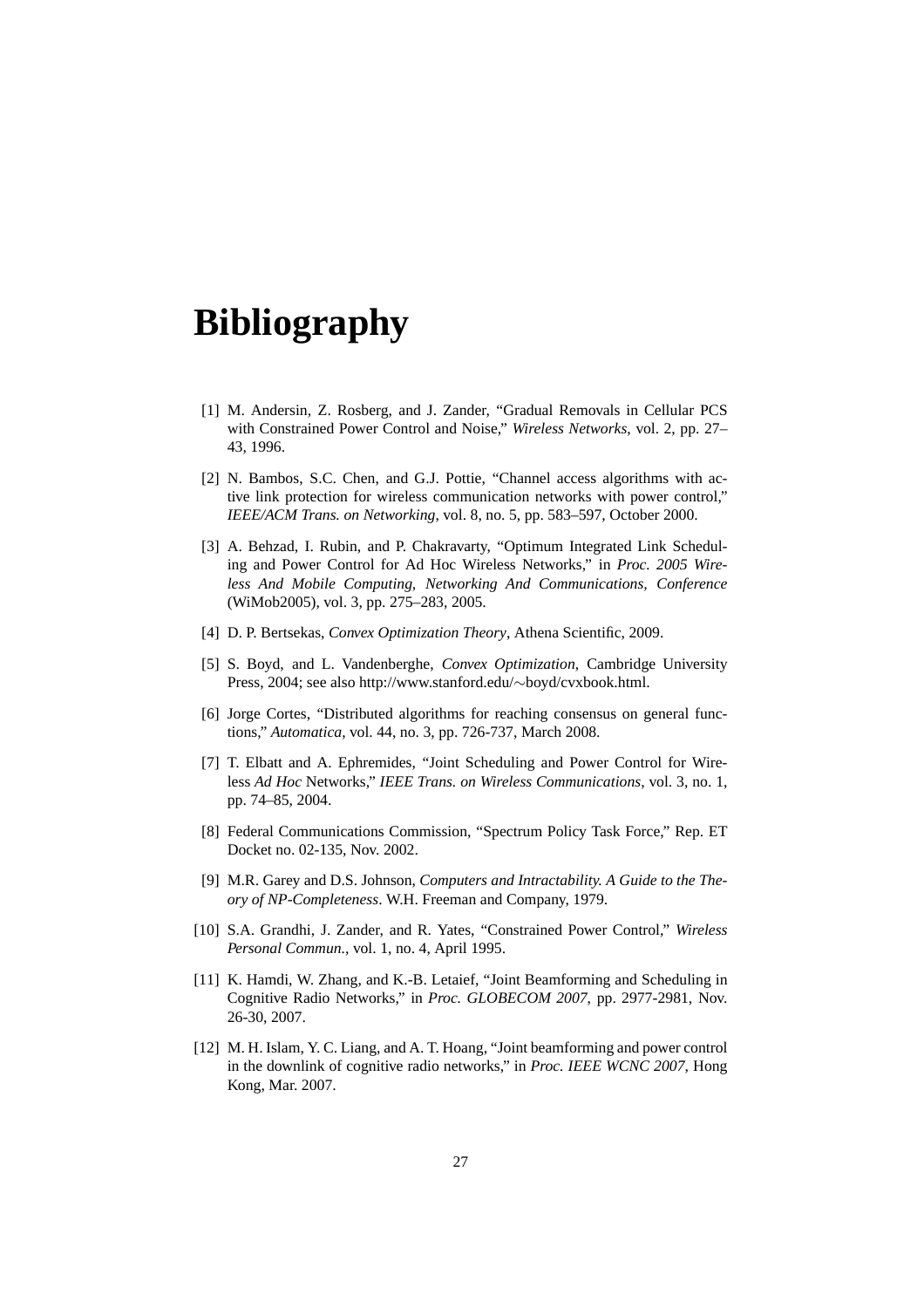- [13] Z.-Q. Luo, N.D. Sidiropoulos, P. Tseng, S. Zhang, "Approximation Bounds for Quadratic Optimization with Homogeneous Quadratic Constraints," *SIAM J. Optim.*, vol. 18, no. 1, pp. 1-28, Feb. 2007.
- [14] Z.-Q. Luo, W.-K. Ma, A. M.-C. So, Y. Ye, and S. Zhang, "Nonconvex quadratic optimization, semidefinite relaxation, and applications," *IEEE Signal Processing Magazine*, Special Issue on Convex Optimization for Signal Processing, May 2010 (to appear).
- [15] Z. Marantz, P. Orenstein, and D.J. Goodman, "Admission control for maximal throughput in power limited CDMA systems," in *Proc. IEEE WCNC 2005*, vol. 2, pp. 695–700, Mar. 2005.
- [16] M. J. Marcus, "The underlay/overlay controversy," *IEEE Wireless Commun.*, vol. 14 no. 5, pp. 4-5, Oct. 2007.
- [17] E. Matskani, N.D. Sidiropoulos, Z.-Q. Luo, and L. Tassiulas,"Convex Approximation Techniques for Joint Multiuser Downlink Beamforming and Admission Control," *IEEE Trans. on Wireless Communications*, vol. 7, no. 7, pp. 2682–2693, July 2008.
- [18] I. Mitliagkas, N.D. Sidiropoulos, and A. Swami, "Convex Approximation-Based Joint Power and Admission Control for Cognitive Underlay Networks," in *Proc. IEEE IWCMC'08*, pp. 28–32, 2008.
- [19] I. Mitliagkas, N.D. Sidiropoulos, and A. Swami, "Distributed Joint Power and Admission Control for Ad-hoc and Cognitive Underlay Networks," in *Proc. IEEE ICASSP 2010*, Mar. 14-19, 2010, Dallas, TX.
- [20] J. Mitola III, and J.Q. Maguire, "Cognitive Raio: Making Software Radios More Personal," *IEEE Personal Communications*, pp. 13-18, Aug. 1999.
- [21] D. P. Palomar and M. Chiang, "A tutorial on decomposition methods for network utility maximization," *IEEE Journal on Selected Areas in Communications*, vol. 24, no. 8, pp. 1439–1451, 2006.
- [22] S. Stanczak, M. Kaliszan, and N. Bambos, "Admission control for powercontrolled wireless networks under general interference functions," in *Proc. 42nd Asilomar Conference on Signals, Systems, and Computers*, Monterey, CA, USA, Oct. 2008.
- [23] S. Stanczak, M. Kaliszan, and N. Bambos, "Admission Control for Autonomous Wireless Links with Power Constraints," in *Proc. IEEE ICASSP 2010*, Mar. 14- 19, 2010, Dallas, TX.
- [24] S. Stanczak, M. Kaliszan, and N. Bambos, "Decentralized Admission Control for Power-Controlled Wireless Links," submitted to *IEEE Trans. on Signal Processing*, 2009.
- [25] J. T. Wang, "Admission control with distributed joint diversity and power control for wireless networks," *IEEE Trans. Vehicular Technology*, vol. 58, no. 1, pp. 409–419, Jan. 2009.